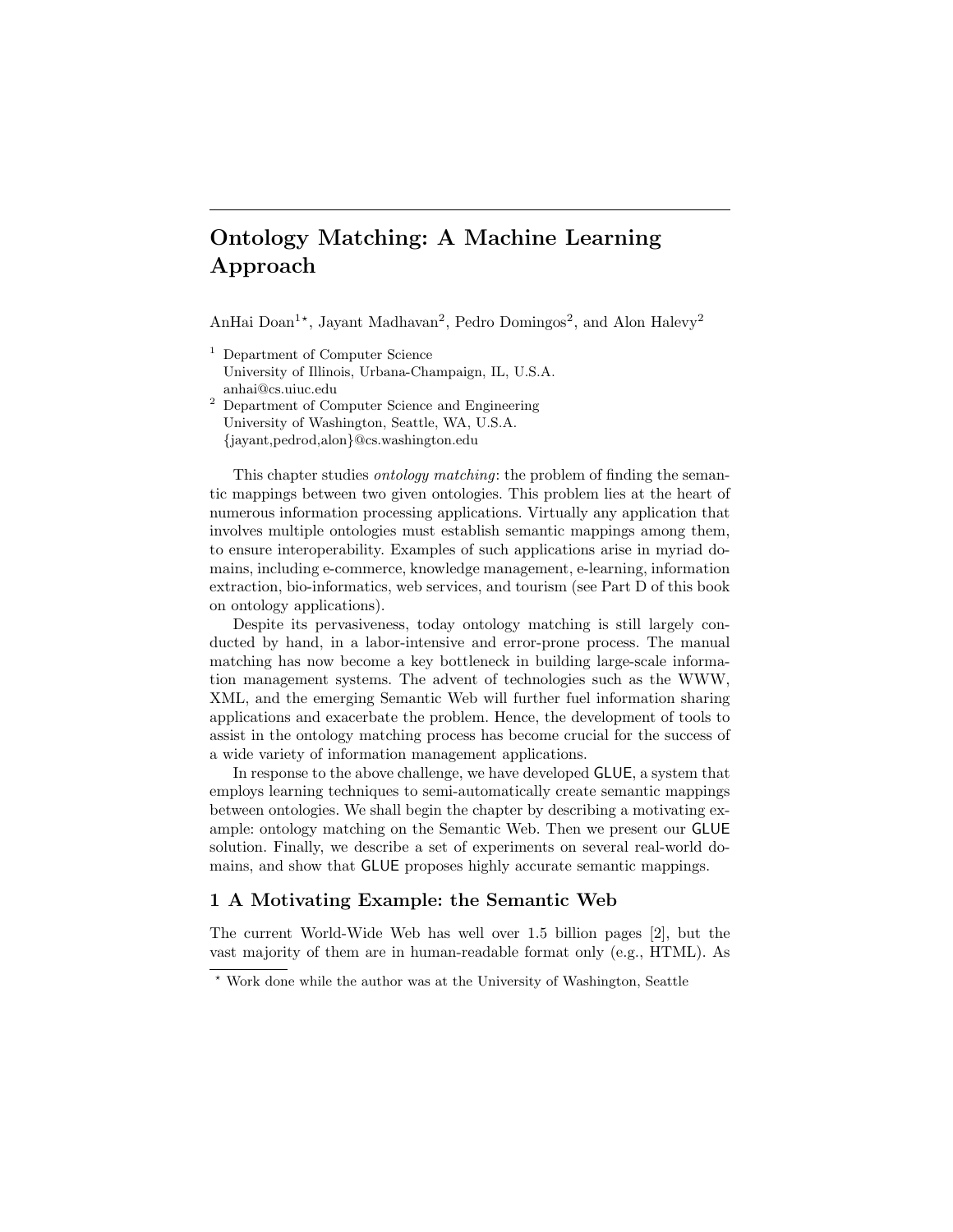a consequence software agents (softbots) cannot understand and process this information, and much of the potential of the Web has so far remained untapped.

In response, researchers have created the vision of the *Semantic Web* [5], where data has structure and *ontologies* describe the semantics of the data. When data is marked up using ontologies, softbots can better understand the semantics and therefore more intelligently locate and integrate data for a wide variety of tasks. The following example illustrates the vision of the Semantic Web.

Example 1. Suppose you want to find out more about someone you met at a conference. You know that his last name is Cook, and that he teaches Computer Science at a nearby university, but you do not know which one. You also know that he just moved to the US from Australia, where he had been an associate professor at his alma mater.

On the World-Wide Web of today you will have trouble finding this person. The above information is not contained within a single Web page, thus making keyword search ineffective. On the Semantic Web, however, you should be able to quickly find the answers. A marked-up directory service makes it easy for your personal softbot to find nearby Computer Science departments. These departments have marked up data using some ontology such as the one in Figure 1.a. Here the data is organized into a taxonomy that includes courses, people, and professors. Professors have attributes such as name, degree, and degree-granting institution. Such marked-up data makes it easy for your softbot to find a professor with the last name Cook. Then by examining the attribute "granting institution", the softbot quickly finds the alma mater CS department in Australia. Here, the softbot learns that the data has been marked up using an ontology specific to Australian universities, such as the one in Figure 1.b, and that there are many entities named Cook. However, knowing that "associate professor" is equivalent to "senior lecturer", the bot can select the right subtree in the departmental taxonomy, and zoom in on the old homepage of your  $conference\,\,a equation tance.\,\,\Box$ 

The Semantic Web thus offers a compelling vision, but it also raises many difficult challenges. Researchers have been actively working on these challenges, focusing on fleshing out the basic architecture, developing expressive and efficient ontology languages, building techniques for efficient marking up of data, and learning ontologies (e.g., [15, 7, 29, 22, 3]).

A key challenge in building the Semantic Web, one that has received relatively little attention, is finding semantic mappings among the ontologies. Given the de-centralized nature of the development of the Semantic Web, there will be an explosion in the number of ontologies. Many of these ontologies will describe similar domains, but using different terminologies, and others will have overlapping domains. To integrate data from disparate ontologies, we must know the semantic correspondences between their elements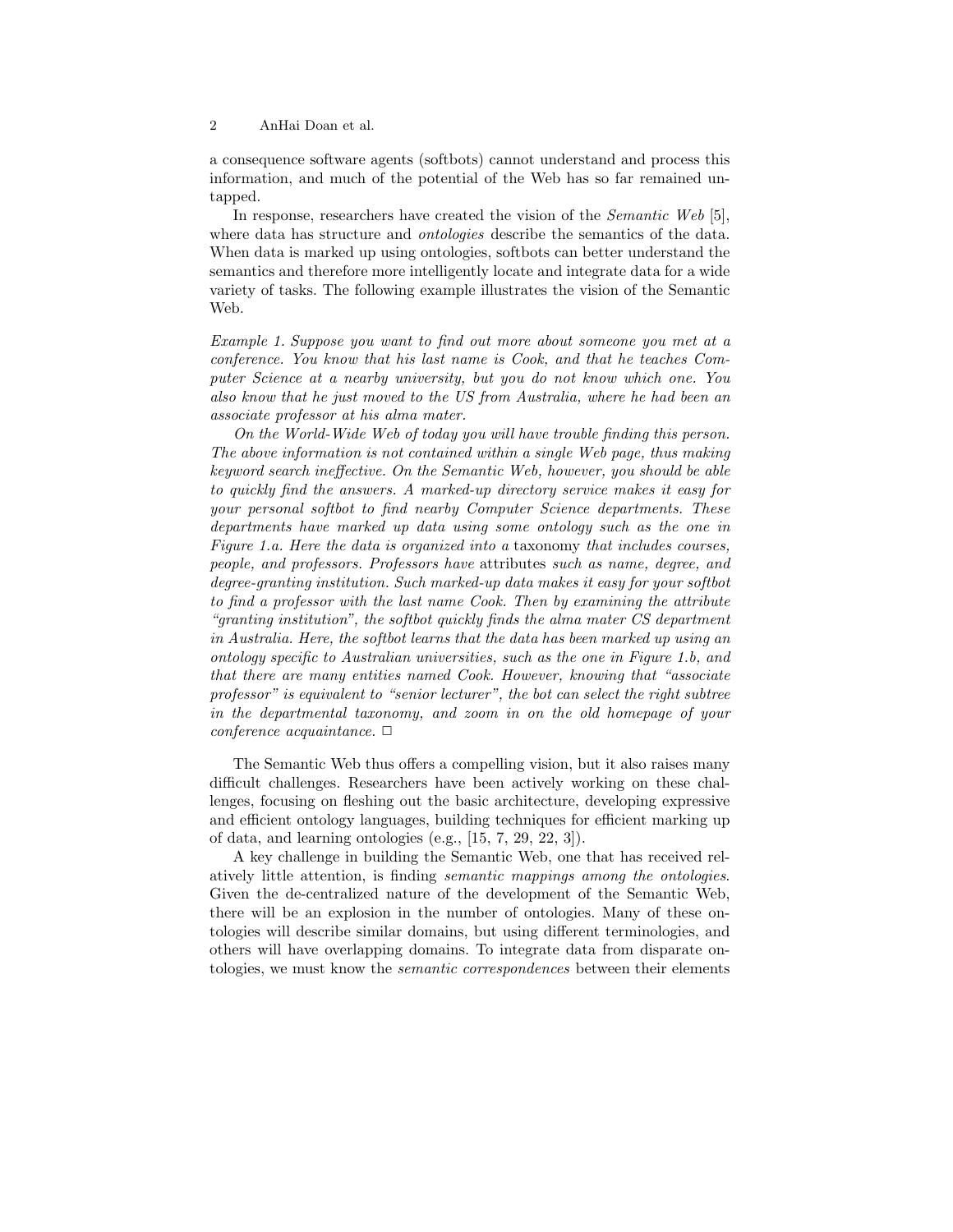

Fig. 1. Computer Science Department Ontologies

[5, 34]. For example, in the conference-acquaintance scenario described earlier, in order to find the right person, your softbot must know that "associate professor" in the US corresponds to "senior lecturer" in Australia. Thus, the semantic correspondences are in effect the "glue" that hold the ontologies together into a "web of semantics". Without them, the Semantic Web is akin to an electronic version of the Tower of Babel. Unfortunately, manually specifying such correspondences is time-consuming, error-prone [27], and clearly not possible on the Web scale. Hence, the development of tools to assist in ontology mapping is crucial to the success of the Semantic Web [34].

## 2 Overview of Our Solution

In response to the challenge of ontology matching on the Semantic Web and in numerous other application contexts, we have developed the GLUE system, which applies machine learning techniques to semi-automatically create semantic mappings. Since taxonomies are central components of ontologies, we focus first on finding correspondences among the taxonomies of two given ontologies: for each concept node in one taxonomy, find the most similar concept node in the other taxonomy.

The first issue we address is the meaning of similarity between two concepts. Clearly, many different definitions of similarity are possible, each being appropriate for certain situations. Our approach is based on the observation that many practical measures of similarity can be defined based solely on the joint probability distribution of the concepts involved. Hence, instead of committing to a particular definition of similarity, GLUE calculates the joint distribution of the concepts, and lets the application use the joint distribution to compute any suitable similarity measure. Specifically, for any two concepts A and B, the joint distribution consists of  $P(A, B)$ ,  $P(A, \overline{B})$ ,  $P(\overline{A}, B)$ , and  $P(\overline{A}, \overline{B})$ , where a term such as  $P(A, \overline{B})$  is the probability that an instance in the domain belongs to concept A but not to concept B.

The second challenge is then computing the joint distribution of concepts A and B. Under certain general assumptions (discussed in Section 5), a term such as  $P(A, B)$  can be approximated as the fraction of instances that belong to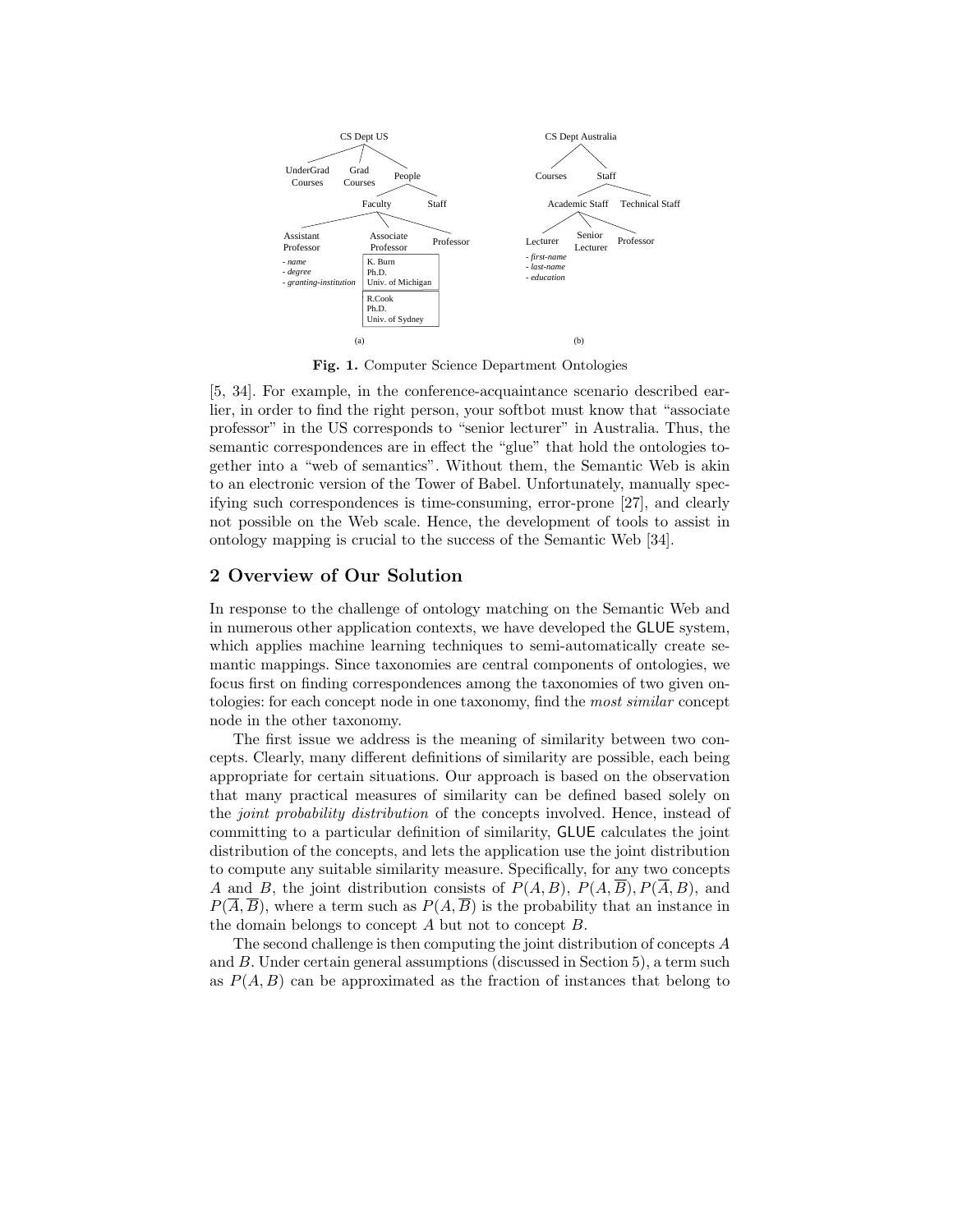both  $A$  and  $B$  (in the data associated with the taxonomies or, more generally, in the probability distribution that generated it). Hence, the problem reduces to deciding for each instance if it belongs to  $A \cap B$ . However, the input to our problem includes instances of  $A$  and instances of  $B$  in isolation. GLUE addresses this problem using machine learning techniques as follows: it uses the instances of  $A$  to learn a classifier for  $A$ , and then classifies instances of B according to that classifier, and vice-versa. Hence, we have a method for identifying instances of  $A \cap B$ .

Applying machine learning to our context raises the question of which learning algorithm to use and which types of information to use in the learning process. Many different types of information can contribute toward deciding the membership of an instance: its name, value format, the word frequencies in its value, and each of these is best utilized by a different learning algorithm. GLUE uses a multi-strategy learning approach [11]: we employ a set of learners, then combine their predictions using a meta-learner. In previous work [11] we have shown that multi-strategy learning is effective in the context of mapping between database schemas.

Finally, GLUE attempts to exploit available domain constraints and general heuristics in order to improve matching accuracy. An example heuristic is the observation that two nodes are likely to match if nodes in their neighborhood also match. An example of a domain constraint is "if node X matches Professor and node Y is an ancestor of X in the taxonomy, then it is unlikely that Y matches Assistant-Professor". Such constraints occur frequently in practice, and heuristics are commonly used when manually mapping between ontologies. Previous works have exploited only one form or the other of such knowledge and constraints, in restrictive settings [28, 25, 20, 24]. Here, we develop a unifying approach to incorporate all such types of information. Our approach is based on relaxation labeling, a powerful technique used extensively in the vision and image processing community [16], and successfully adapted to solve matching and classification problems in natural language processing [30] and hypertext classification [9].

We observe that the GLUE system is just one piece of a more complete ontology matching solution. We envisage any such tool to have a significant user-interaction component. Semantic mappings can often be highly subjective and depend on choice of target application, and can be more complex expressions than the simple correspondences produced by GLUE. User-interaction is invaluable and indispensable in such cases. We however do not address this in our solution. The automated support that GLUE will provide to a more complete tool will however very significantly reduce the effort required of any user, and in many cases reduce it to just mapping validation rather than construction.

In the rest of this chapter, we define the ontology-matching (section 3), discuss our approach to measuring similarity (section 4), and then describe the GLUE system (sections 5-6). We then present some experimental validation of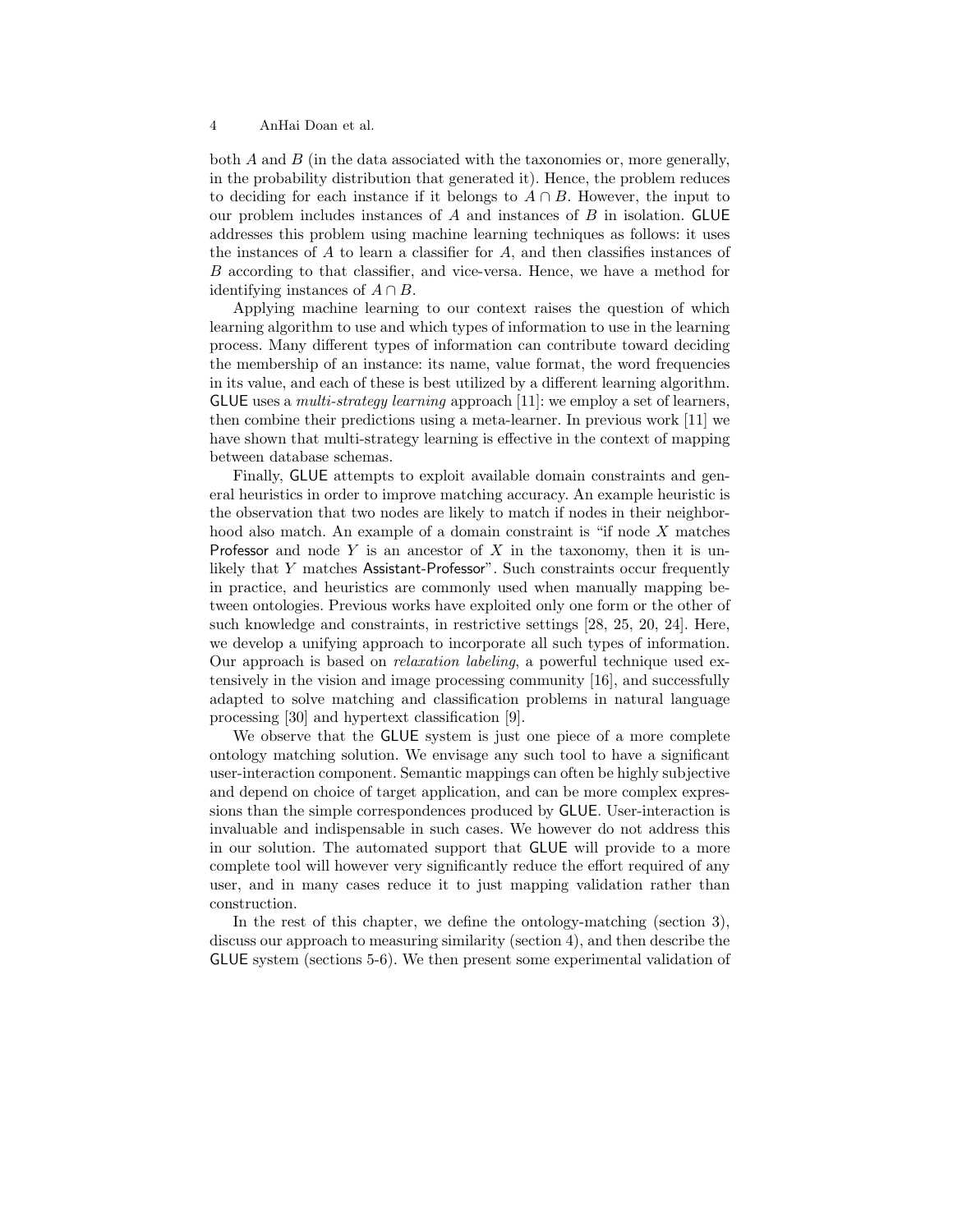our approach (section 7). We conclude with a review of related work (section 8) and avenues for future work (section 9).

# 3 Ontology Matching

For our purpose, an ontology specifies a conceptualization of a domain in terms of concepts, attributes, and relations [14]. The concepts provided model entities of interest in the domain. They are typically organized into a taxonomy tree where each node represents a concept and each concept is a specialization of its parent. Figure 1 shows two sample taxonomies for the CS department domain (which are simplifications of real ones).

Each concept in a taxonomy is associated with a set of instances. By the taxonomy's definition, the instances of a concept are also instances of an ancestor concept. For example, instances of Assistant-Professor, Associate-Professor, and Professor in Figure 1.a are also instances of Faculty and People.

Each concept is also associated with a set of attributes. For example, the concept Associate-Professor in Figure 1.a has the attributes name, degree, and granting-institution. An ontology also defines a set of relations among its concepts. For example, a relation AdvisedBy(Student,Professor) might list all instance pairs of Student and Professor such that the former is advised by the latter.

Many formal languages to specify ontologies have been proposed for the Semantic Web, such as OIL, DAML+OIL, SHOE, and RDF [7, 1, 15, 6]. Though these languages differ in their terminologies and expressiveness, the ontologies that they model essentially share the same features we described above.

Given two ontologies, the *ontology-matching* problem is to find semantic mappings between them. The simplest type of mapping is a one-to-one  $(1-1)$  mapping between the elements, such as "Associate-Professor maps to Senior-Lecturer", and "degree maps to education". Notice that mappings between different types of elements are possible, such as "the relation AdvisedBy(Student,Professor) maps to the attribute advisor of the concept Student". Examples of more complex types of mapping include "name maps to the concatenation of first-name and last-name", and "the union of Undergrad-Courses and Grad-Courses maps to Courses". In general, a mapping may be specified as a query that transforms instances in one ontology into instances in the other [8].

In this chapter we focus on finding 1-1 mappings between the taxonomies. This is because taxonomies are central components of ontologies, and successfully matching them would greatly aid in matching the rest of the ontologies. Extending matching to attributes and relations and considering more complex types of matching is the subject of ongoing research.

There are many ways to formulate a matching problem for taxonomies. The specific problem that we consider is as follows: *given two taxonomies and* their associated data instances, for each node (i.e., concept) in one taxonomy,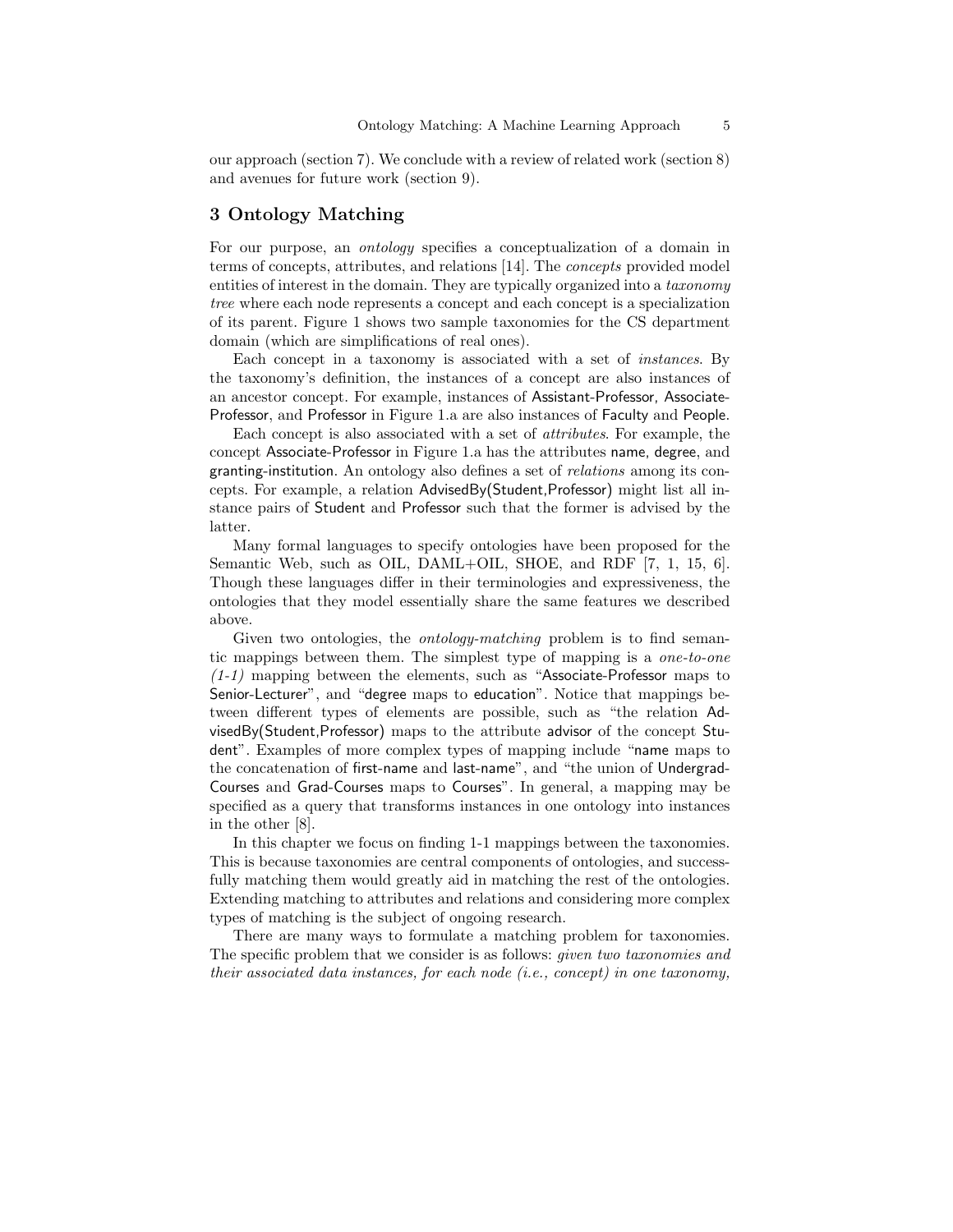find the most similar node in the other taxonomy, for a pre-defined similarity measure. This is a very general problem setting that makes our approach applicable to a broad range of common ontology-related problems, such as ontology integration and data translation among the ontologies.

## 4 Similarity Measures

To match concepts between two taxonomies, we need a measure of similarity. We first identify some desiderata for any such similarity measure.

First, we would like the similarity measures to be well-defined. A welldefined measure will facilitate the evaluation of our system. It also makes clear to the users what the system means by a match, and helps them figure out whether the system is applicable to a given matching scenario. Furthermore, a well-defined similarity notion may allow us to leverage special-purpose techniques for the matching process.

Second, we want the similarity measures to correspond to our intuitive notions of similarity. In particular, they should depend only on the semantic content of the concepts involved, and not on their syntactic specification.

Finally, we note that many reasonable similarity measures exist, each being appropriate to certain situations. For example, in searching for your conference acquaintance, your softbot should use an "exact" similarity measure that maps Associate-Professor into Senior Lecturer, an equivalent concept. However, if the softbot has some postprocessing capabilities that allow it to filter data, then it may tolerate a "most-specific-parent" similarity measure that maps Associate-Professor to Academic-Staff, a more general concept. Hence, to maximize our system's applicability, we would like it to be able to handle a broad variety of similarity measures.

Most existing works in ontology (and schema) matching do not satisfy the above motivating criteria. Many works implicitly assume the existence of a similarity measure, but never define it. Others define similarity measures based on the syntactic clues of the concepts involved. For example, the similarity of two concepts might be computed as the dot product of the two TF/IDF (Term Frequency/Inverse Document Frequency) vectors representing the concepts, or a function based on the common tokens in the names of the concepts. Such similarity measures are problematic because they depend not only on the concepts involved, but also on their syntactic specifications.

#### 4.1 Distribution-based Similarity Measures

We use joint probability distributions as a framework for multiple well-defined similarity measures. Consider modeling each concept as a set of instances, taken from a universe of instances. In the CS domain, for example, the universe consists of all entities of interest in that world: professors, assistant professors, students, courses, and so on. The concept Professor is then the set of all instances in the universe that are professors. Given this model, the notion of the joint probability distribution between any two concepts A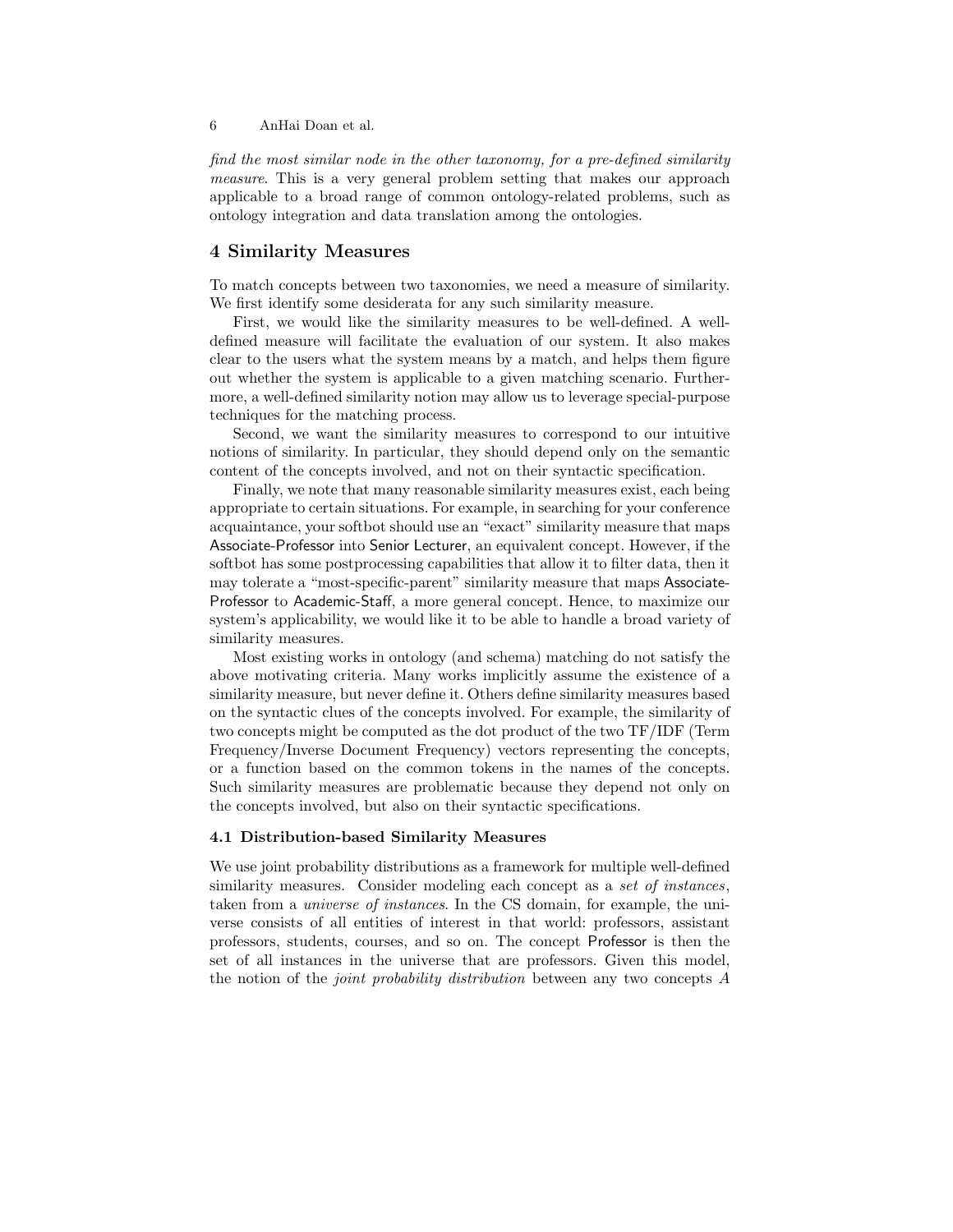and B is well defined. This distribution consists of the four probabilities:  $P(A, B), P(A, \overline{B}), P(\overline{A}, B),$  and  $P(\overline{A}, \overline{B})$ . A term such as  $P(A, \overline{B})$  is the probability that a randomly chosen instance from the universe belongs to  $A$  but not to  $B$ , and is computed as the fraction of the universe that belongs to  $A$ but not to B.

Many practical similarity measures can be defined based on the joint distribution of the concepts involved. For instance, a possible definition for the "exact" similarity measure mentioned in the previous section is

$$
Jaccard\text{-}sim(A, B) = P(A \cap B)/P(A \cup B) = \frac{P(A, B)}{P(A, B) + P(A, \overline{B}) + P(\overline{A}, B)} \tag{1}
$$

This similarity measure is known as the Jaccard coefficient [35]. It takes the lowest value 0 when A and B are disjoint, and the highest value 1 when A and B are the same concept. We use this measure in most of our experiments.

A definition for the "most-specific-parent" similarity measure is

$$
MSP(A,B) = \begin{cases} P(A|B) & \text{if } P(B|A) = 1\\ 0 & \text{otherwise} \end{cases}
$$
 (2)

where the probabilities  $P(A|B)$  and  $P(B|A)$  can be trivially expressed in terms of the four joint probabilities. This definition states that if  $B$  subsumes A, then the more specific B is, the higher  $P(A|B)$ , and thus the higher the similarity value  $MSP(A, B)$  is. Thus it suits the intuition that the most specific parent of A in the taxonomy is the smallest set that subsumes A.

Instead of trying to estimate specific similarity values directly, GLUE focuses on computing the joint distributions. Then, it is possible to compute any of the above mentioned similarity measures as a function over the joint distributions.

## 5 The GLUE Architecture

The basic architecture of GLUE is shown in Figure 2. It consists of three main modules: Distribution Estimator, Similarity Estimator, and Relaxation Labeler.

The Distribution Estimator takes as input two taxonomies  $O_1$  and  $O_2$ , together with their data instances. Then it applies machine learning techniques to compute for every pair of concepts  $\langle A \in O_1, B \in O_2 \rangle$  their joint probability distribution: the four numbers  $P(A, B), P(A, \overline{B}), P(\overline{A}, B)$ , and  $P(\overline{A}, \overline{B})$ . Thus a total of  $4|O_1||O_2|$  numbers will be computed, where  $|O_i|$  is the number of nodes (i.e., concepts) in taxonomy  $O_i$ . The *Distribution Estimator* uses a set of base learners and a meta-learner. We describe the learners and the motivation behind them in Section 5.2.

Next, the above numbers are fed into the Similarity Estimator, which applies a user-supplied similarity function (such as the ones in Equations 1 or 2) to compute a similarity value for each pair of concepts  $\langle A \in O_1, B \in O_2 \rangle$ . The output from this module is a *similarity matrix* between the concepts in the two taxonomies.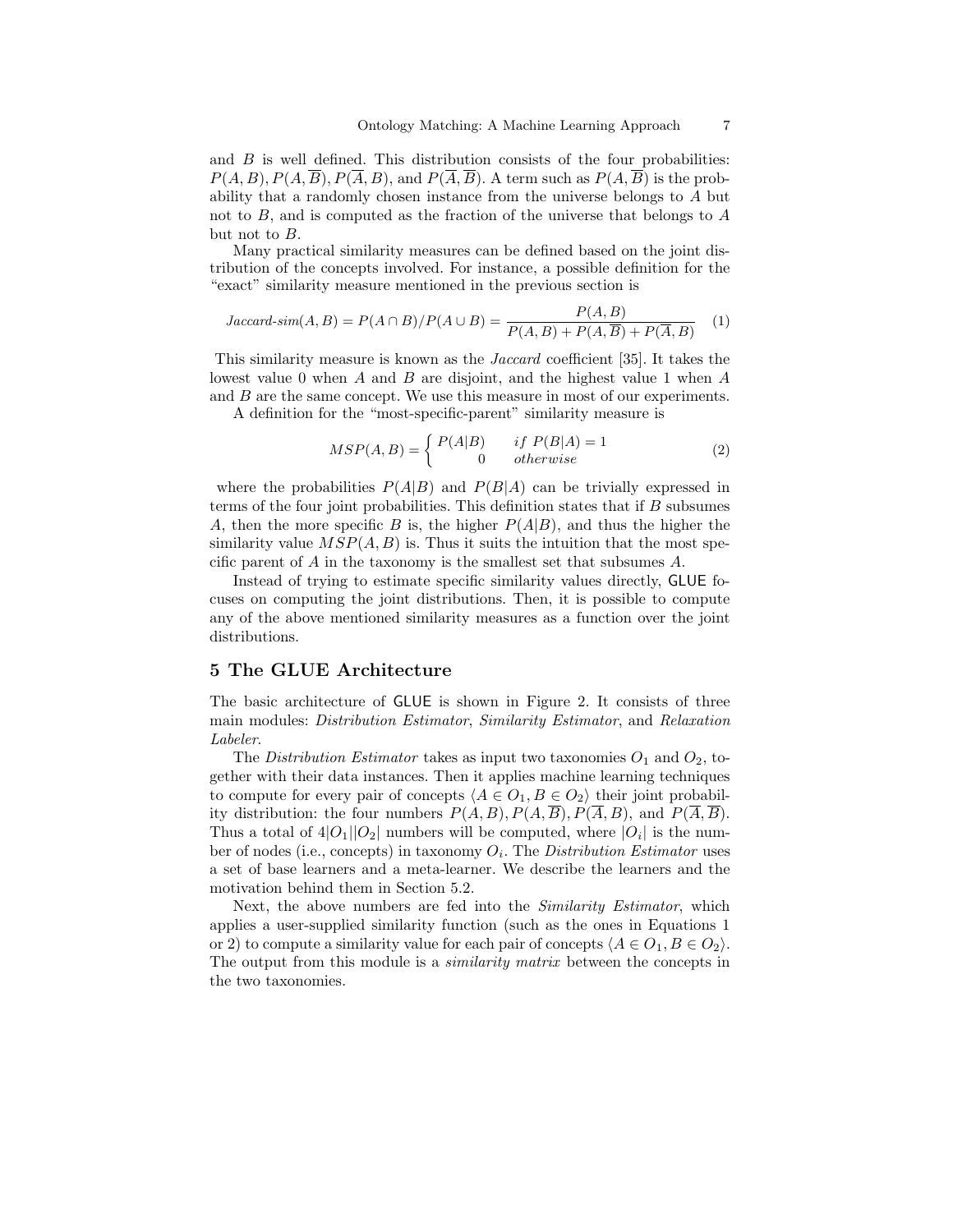

Fig. 2. The GLUE Architecture

The Relaxation Labeler module uses the similarity matrix and, together with domain-specific constraints and heuristic knowledge, searches for the mapping configuration that best satisfies the domain constraints and the common knowledge. This mapping configuration is the output of GLUE.

We first describe the Distribution Estimator. The Similarity Estimator is trivial because it simply applies a user-defined function to compute the similarity of two concepts from their joint distribution, and hence is not discussed further. Section 6 describes the Relaxation Labeler.

#### 5.1 The Distribution Estimator

Consider computing the value of  $P(A, B)$ . This joint probability can be computed as the fraction of the instance universe that belongs to both A and B. In general we cannot compute this fraction because we do not know every instance in the universe. Hence, we must estimate  $P(A, B)$  based on the data we have, namely, the instances of the two input taxonomies. Note that the instances that we have for the taxonomies may be overlapping, but are not necessarily so.



Fig. 3. Estimating the joint distribution of concepts A and B

To estimate  $P(A, B)$ , we make the general assumption that the set of instances of each input taxonomy is a representative sample of the instance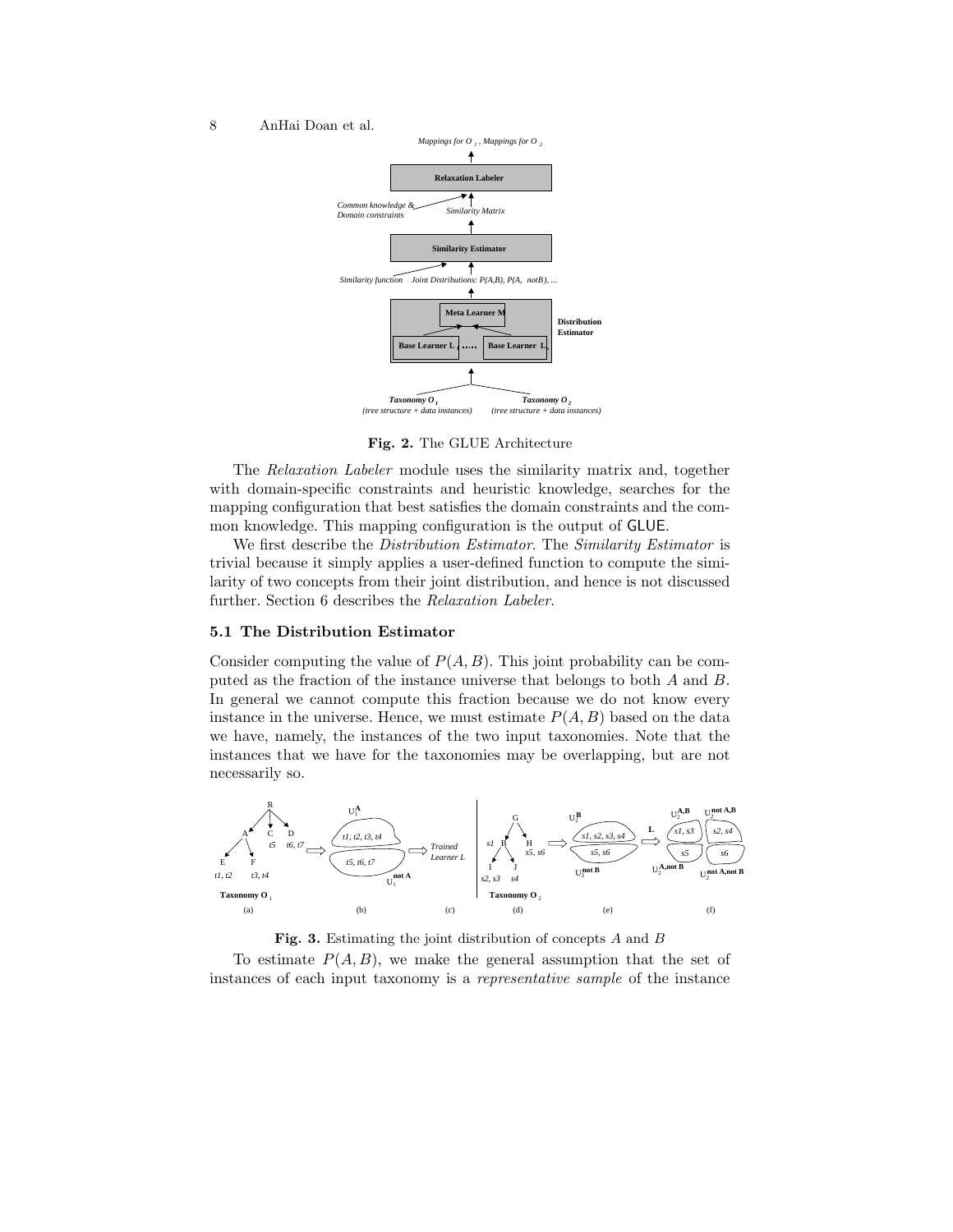universe covered by the taxonomy.<sup>3</sup> We denote by  $U_i$  the set of instances given for taxonomy  $O_i$ , by  $N(U_i)$  the size of  $U_i$ , and by  $N(U_i^{A,B})$  the number of instances in  $U_i$  that belong to both  $A$  and  $B$ .

With the above assumption,  $P(A, B)$  can be estimated by the equation:

$$
P(A,B) = [N(U_1^{A,B}) + N(U_2^{A,B})] / [N(U_1) + N(U_2)],
$$
\n(3)

Computing  $P(A, B)$  then reduces to computing  $N(U_1^{A,B})$  and  $N(U_2^{A,B})$ . Consider  $N(U_2^{A,B})$ . We can compute this quantity if we know for each instance s in  $U_2$  whether it belongs to both A and B. One part is easy: we already know whether s belongs to  $B$  – if it is explicitly specified as an instance of  $B$  or of any descendant node of B. Hence, we only need to decide whether s belongs to A.

This is where we use machine learning. Specifically, we partition  $U_1$ , the set of instances of ontology  $O_1$ , into the set of instances that belong to A and the set of instances that do not belong to A. Then, we use these two sets as positive and negative examples, respectively, to train a classifier for A. Finally, we use the classifier to predict whether instance s belongs to A.

In summary, we estimate the joint probability distribution of A and B as follows (the procedure is illustrated in Figure 3):

- 1. Partition  $U_1$ , into  $U_1^A$  and  $U_1^A$ , the set of instances that do and do not belong to A, respectively (Figures 3.a-b).
- 2. Train a learner L for instances of A, using  $U_1^A$  and  $U_1^A$  as the sets of positive and negative training examples, respectively.
- 3. Partition  $U_2$ , the set of instances of taxonomy  $O_2$ , into  $U_2^B$  and  $U_2^B$ , the set of instances that do and do not belong to  $B$ , respectively (Figures 3.d-e).
- 4. Apply learner L to each instance in  $U_2^B$  (Figure 3.e). This partitions  $U_2^B$ into the two sets  $U_2^{A,B}$  and  $U_2^{A,B}$  shown in Figure 3.f. Similarly, applying L to  $U_2^{\overline{B}}$  results in the two sets  $U_2^{A,B}$  and  $U_2^{A,B}$ .
- 5. Repeat Steps 1-4, but with the roles of taxonomies  $O_1$  and  $O_2$  being reversed, to obtain the sets  $U_1^{A,B}, U_1^{A,B}, U_1^{A,B}$ , and  $U_1^{A,B}$ .
- 6. Finally, compute  $P(A, B)$  using Formula 3. The remaining three joint probabilities are computed in a similar manner, using the sets  $U_2^{A,B},\ldots,U_1^{A,B}$ computed in Steps 4-5.

By applying the above procedure to all pairs of concepts  $\langle A \in O_1, B \in O_2 \rangle$ we obtain all joint distributions of interest.

### 5.2 Multi-Strategy Learning

Given the diversity of machine learning methods, the next issue is deciding which one to use for the procedure we described above. A key observation

<sup>&</sup>lt;sup>3</sup> This is a standard assumption in machine learning and statistics, and seems appropriate here, unless the available instances were generated in some unusual way.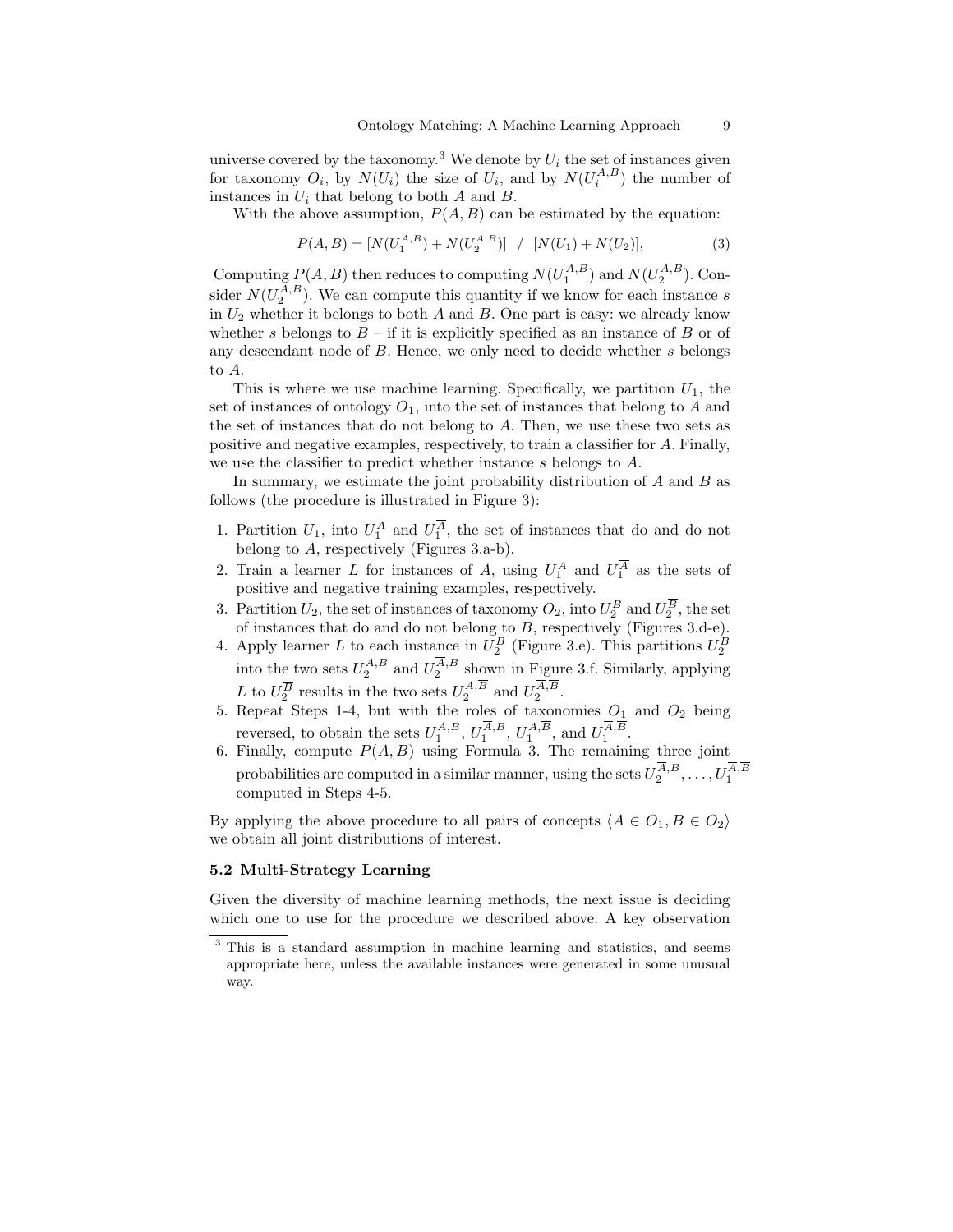in our approach is that there are many different types of information that a learner can glean from the training instances, in order to make predictions. It can exploit the frequencies of words in the text value of the instances, the instance names, the value formats, the characteristics of value distributions, and so on.

Since different learners are better at utilizing different types of information, GLUE follows [11] and takes a multi-strategy learning approach. In Step 2 of the above estimation procedure, instead of training a single learner L, we train a set of learners  $L_1, \ldots, L_k$ , called *base learners*. Each base learner exploits well a certain type of information from the training instances to build prediction hypotheses. Then, to classify an instance in Step 4, we apply the base learners to the instance and combine their predictions using a meta-learner. This way, we can achieve higher classification accuracy than with any single base learner alone, and therefore better approximations of the joint distributions.

The current implementation of GLUE has two base learners, Content Learner and Name Learner, and a meta-learner that is a linear combination of the base learners. We now describe these learners in detail.

The Content Learner: This learner exploits the frequencies of words in the textual content of an instance to make predictions. Recall that an instance typically has a name and a set of attributes together with their values. In the current version of GLUE, we do not handle attributes directly; rather, we treat them and their values as the *textual content* of the instance<sup>4</sup>. For example, the textual content of the instance "Professor Cook" is "R. Cook, Ph.D., University of Sidney, Australia". The textual content of the instance "CSE 342" is the text content of this course' homepage.

The Content Learner employs the Naive Bayes learning technique [13], one of the most popular and effective text classification methods. In [12] we give a detailed description of the working of this learner. In general, it applies well to long textual elements, such as course descriptions, or elements with very distinct and descriptive values, such as color (red, blue, green, etc.). It is less effective with short, numeric elements such as course numbers or credits.

The Name Learner: This learner is similar to the Content Learner, but makes predictions using the *full name* of the input instance, instead of its content. The full name of an instance is the concatenation of concept names leading from the root of the taxonomy to that instance. For example, the full name of instance with the name  $s_4$  in taxonomy  $O_2$  (Figure 3.d) is "G B J s4". This learner works best on specific and descriptive names. It does not do well with names that are too vague or vacuous.

The Meta-Learner: The predictions of the base learners are combined using the meta-learner. The meta-learner assigns to each base learner a learner

<sup>4</sup> However, more sophisticated learners can be developed that deal explicitly with the attributes, such as the XML Learner in [11].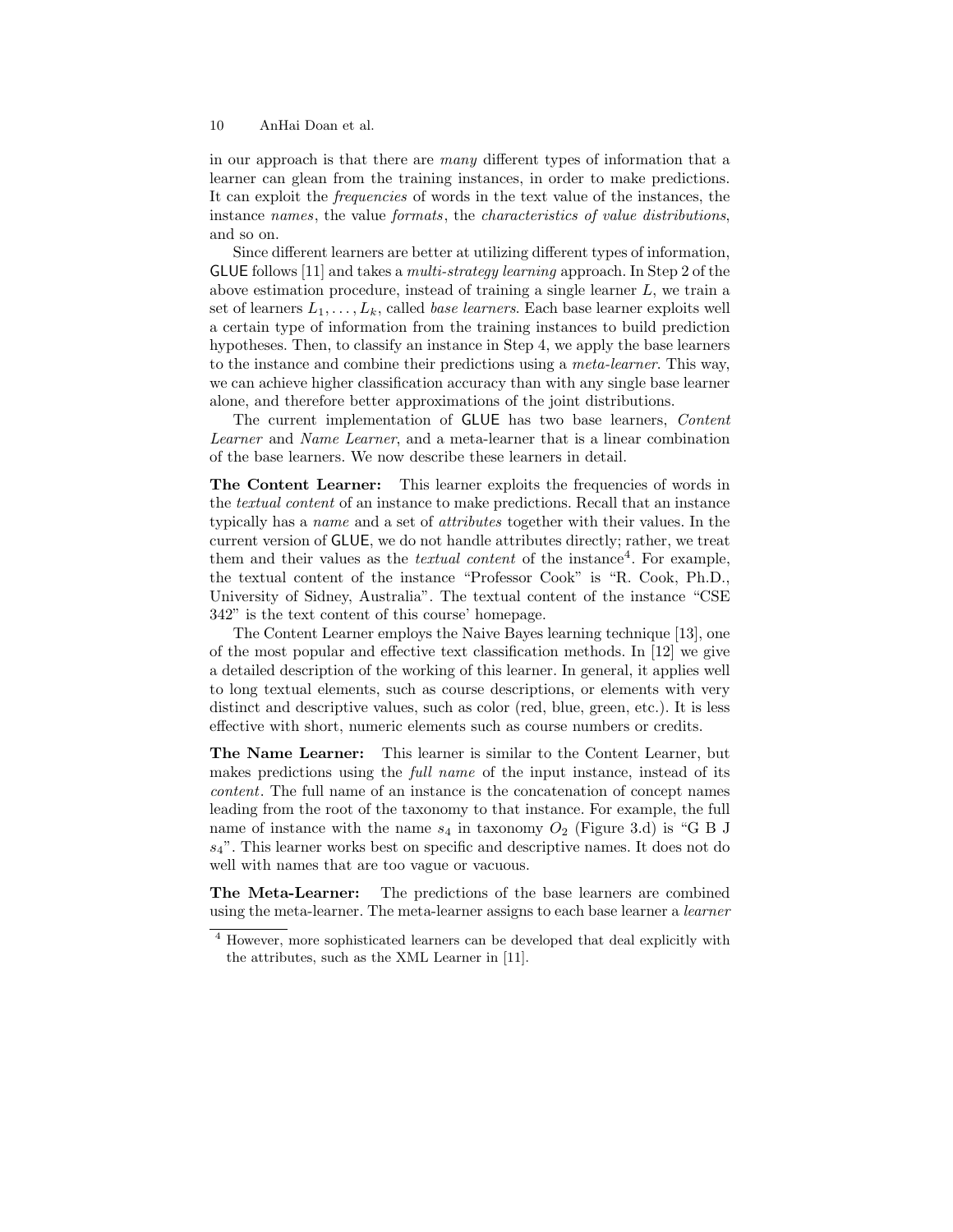weight that indicates how much it *trusts* that learner's predictions. Then it combines the base learners' predictions via a weighted sum.

For example, suppose the weights of the Content Learner and the Name Learner are 0.6 and 0.4, respectively. Suppose further that for instance  $s_4$  of taxonomy  $O_2$  (Figure 3.d) the Content Learner predicts A with probability 0.8 and A with probability 0.2, and the Name Learner predicts A with probability 0.3 and  $\overline{A}$  with probability 0.7. Then the Meta-Learner predicts A with probability  $0.8 \cdot 0.6 + 0.3 \cdot 0.4 = 0.6$  and  $\overline{A}$  with probability  $0.2 \cdot 0.6 + 0.7 \cdot 0.4 = 0.4$ .

In the presented results (section 7), the learner weights are set manually based on the characteristics of the base learners and the taxonomies. However, they can also be set automatically using a machine learning approach called stacking [36, 33], as we have shown in [11].

## 6 Exploiting constraints and heuristic knowledge

The Relaxation Labeler takes the similarity matrix from the Similarity Estimator, and searches for the mapping configuration that best satisfies the given domain constraints and heuristic knowledge. We first describe relaxation labeling, then discuss the domain constraints and heuristic knowledge employed in our approach.

#### 6.1 Relaxation Labeling

Relaxation labeling is an efficient technique to solve the problem of assigning labels to nodes of a graph, given a set of constraints. The key idea behind this approach is that the label of a node is typically influenced by the features of the node's neighborhood in the graph. Examples of such features are the labels of the neighboring nodes, the percentage of nodes in the neighborhood that satisfy a certain criterion, and the fact that a certain constraint is satisfied or not.

This influence of a node's neighborhood on its label can be quantified using a formula for the probability of each label as a function of the neighborhood features. This is exploited in Relaxation labeling. Nodes are assigned initial labels based solely on their intrinsic properties. Then iterative local optimization is performed. In each iteration the formula is used to re-estimate the label of a node based on the features of its neighborhood. This continues until labels do not change from one iteration to the next, or some other convergence criterion is reached.

Relaxation labeling appears promising for our purposes because it has been applied successfully to similar matching problems in computer vision, natural language processing, and hypertext classification [16, 30, 9]. It is relatively efficient, and can handle a broad range of constraints. Even though its convergence properties are not yet well understood (except in certain cases) and it is liable to converge to a local maxima, in practice it has been found to perform quite well [30, 9].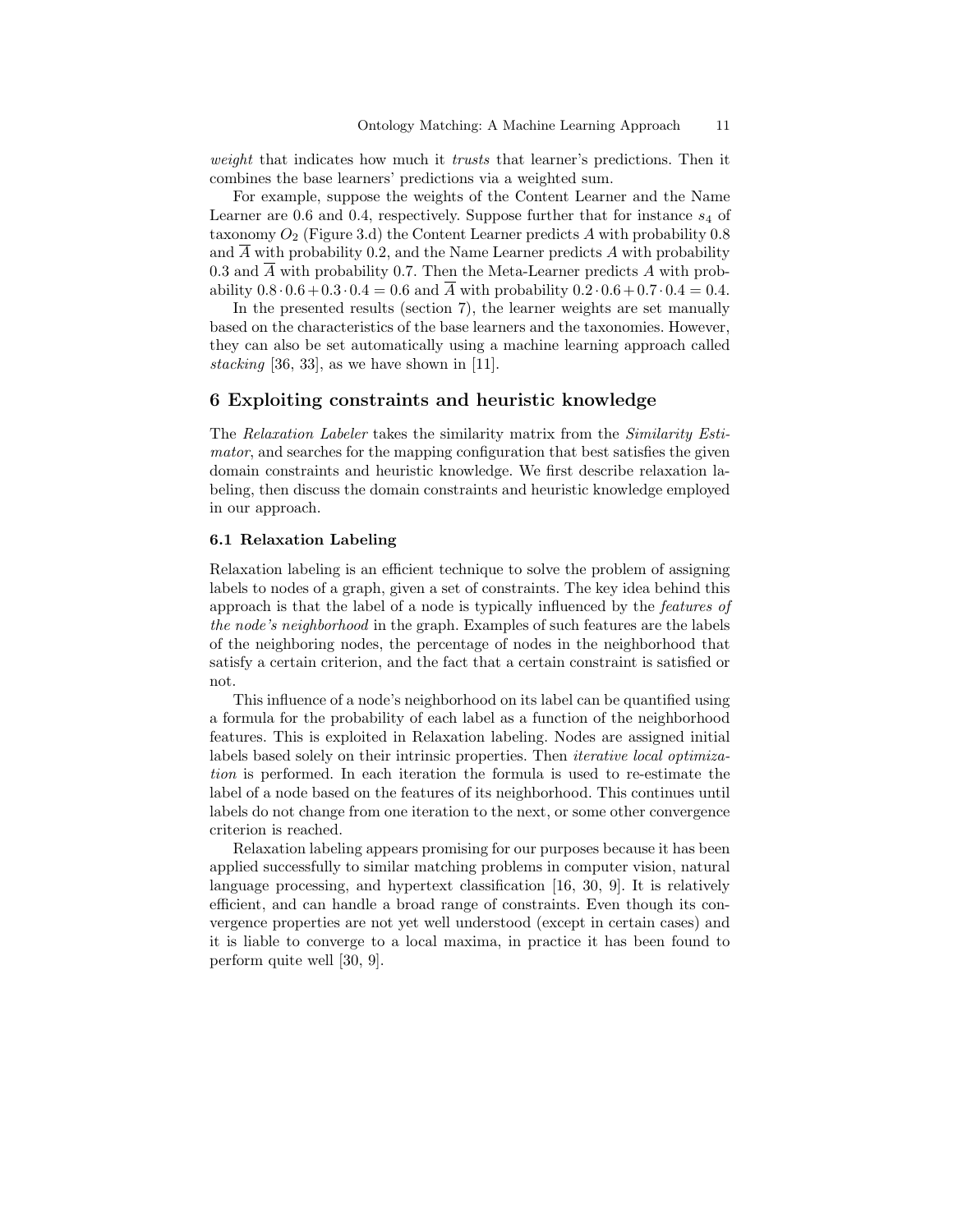Consider the problem of mapping from taxonomy  $O_1$  to taxonomy  $O_2$ . We regard nodes (concepts) in  $O_2$  as *labels*, and recast the problem as finding the best label assignment to nodes (concepts) in  $O_1$ , given all knowledge we have about the domain and the two taxonomies.

Our goal is to derive a formula for updating the probability that a node takes a label based on the features of the neighborhood. Let X be a node in taxonomy  $O_1$ , and L be a label (i.e., a node in  $O_2$ ). Let  $\Delta_K$  represent all that we know about the domain, namely, the tree structures of the two taxonomies, the sets of instances, and the set of domain constraints. Then we have the following conditional probability

$$
P(X = L|\Delta_K) = \sum_{M_X} P(X = L, M_X|\Delta_K) = \sum_{M_X} P(X = L|M_X, \Delta_K) P(M_X|\Delta_K) \quad (4)
$$

where the sum is over all possible label assignments  $M_X$  to all nodes other than X in taxonomy  $O_1$ . Making the simplifying assumption that the nodes' label assignments are independent of each other given  $\Delta_K$ , we have

$$
P(M_X|\Delta_K) = \prod_{(X_i=L_i)\in M_X} P(X_i=L_i|\Delta_K)
$$
\n<sup>(5)</sup>

Consider  $P(X = L|M_X, \Delta_K)$ . M<sub>X</sub> and  $\Delta_K$  constitutes all that we know about the neighborhood of  $X$ . Suppose now that the probability of  $X$  getting label  $L$  depends only on the values of  $n$  features of this neighborhood, where each feature is a function  $f_i(M_X, \Delta_K, X, L)$ . As we explain later in this section, each such feature corresponds to one of the heuristics or domain constraints that we wish to exploit. Then

$$
P(X = L|M_X, \Delta_K) = P(X = L|f_1, \dots, f_n)
$$
\n(6)

If we have access to previously-computed mappings between taxonomies in the same domain, we can use them as the training data from which to estimate  $P(X = L | f_1, \ldots, f_n)$  (see [9] for an example of this in the context of hypertext classification). However, here we will assume that such mappings are not available. Hence we use alternative methods to quantify the influence of the features on the label assignment. In particular, we use the sigmoid or logistic function  $\sigma(x) = 1/(1+e^{-x})$ , where x is a linear combination of the features  $f_k$ , to estimate the above probability. This function is widely used to combine multiple sources of evidence [4]. Thus:

$$
P(X = L|f_1, \dots, f_n) \propto \sigma(\alpha_1 \cdot f_1 + \dots + \alpha_n \cdot f_n)
$$
\n<sup>(7)</sup>

where  $\alpha$  denotes "proportional to", and the weight  $\alpha_k$  indicates the importance of feature  $f_k$ .

The sigmoid is essentially a smoothed threshold function, which makes it a good candidate for use in combining evidence from the different features. If the total evidence is below a certain value, it is unlikely that the nodes match; above this threshold, they probably do.

By substituting Equations 5-7 into Equation 4, we obtain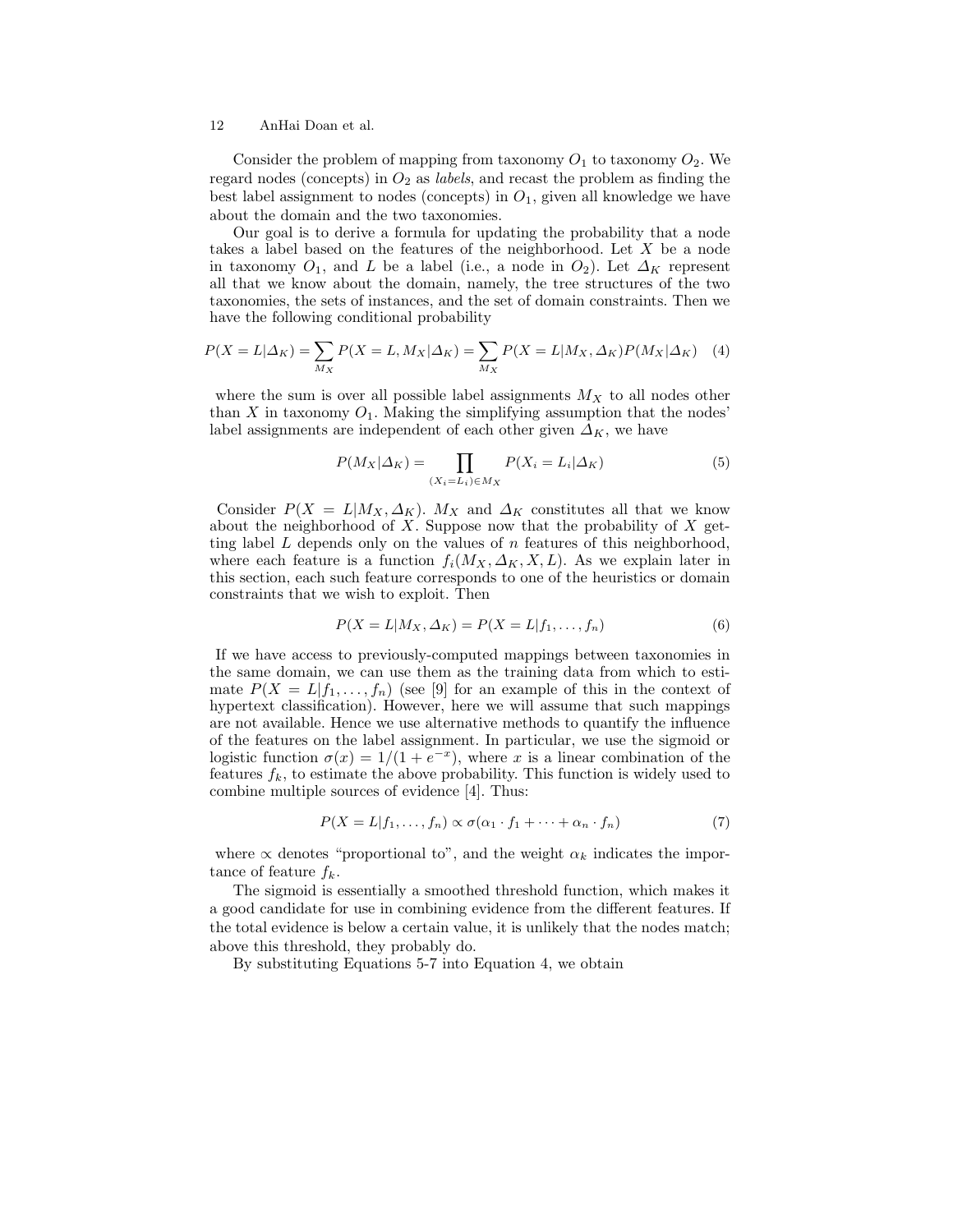Ontology Matching: A Machine Learning Approach 13

$$
P(X = L|\Delta_K) \propto \sum_{M_X} \sigma \left( \sum_{k=1}^n \alpha_k f_k(M_X, \Delta_K, X, L) \right) \times \prod_{(X_i = L_i) \in M_X} P(X_i = L_i|\Delta_K) \tag{8}
$$

The proportionality constant is found by renormalizing the probabilities of all the labels to sum to one. Notice that this equation expresses the probabilities  $P(X = L|\Delta_K)$  for the various nodes in terms of each other. This is the iterative equation that we use for relaxation labeling.

In our implementation, we optimized relaxation labeling for efficiency in a number of ways that take advantage of the specific structure of the ontology matching problem. Space limitations preclude discussing these optimizations here, but see Section 7 for a discussion on the running time of this module.

#### 6.2 Constraints

Table 1 shows examples of the constraints currently used in our approach and their characteristics. We distinguish between two types of constraints: domain-independent and -dependent constraints. Domain-independent constraints convey our general knowledge about the interaction between related nodes. Perhaps the most widely used such constraint is the Neighborhood Constraint: "two nodes match if nodes in their neighborhood also match", where the neighborhood is defined to be the children, the parents, or both [28, 20, 25] (see Table 1). Another example is the Union Constraint: "if all children of a node A match node B, then A also matches  $B$ ". This constraint is specific to the taxonomy context. It exploits the fact that  $A$  is the union of all its children. Domain-dependent constraints convey our knowledge about the interaction between specific nodes in the taxonomies. Table 1 shows examples of three types of domain-dependent constraints.

| <b>Constraint Types</b> |              | <b>Examples</b>                                                                                                                                                                                                                 |  |  |  |  |
|-------------------------|--------------|---------------------------------------------------------------------------------------------------------------------------------------------------------------------------------------------------------------------------------|--|--|--|--|
| Independent<br>Domain-  | Neighborhood | Two nodes match if their children also match.<br>Two nodes match if their parents match and at least x% of their children also match.<br>Two nodes match if their parents match and some of their descadants also match.        |  |  |  |  |
|                         | Union        | If all children of node X match node Y, then X also matches Y.                                                                                                                                                                  |  |  |  |  |
| Domain-Dependent        | Subsumption  | If node Y is a descendant of node X, and Y matches PROFESSOR, then its unlikely that X matches ASST PROFESSOR.<br>If node Y is NOT a descendant of node X, and Y matches PROFESSOR, then it is unlikely that X matches FACULTY. |  |  |  |  |
|                         | Frequency    | There can be at most one node that matches DEPARTMENT CHAIR.                                                                                                                                                                    |  |  |  |  |
|                         | Nearby       | If a node in the neighborhood of node X matches ASSOC PROFESSOR, then the chance that X matches PROFESSOR is<br>increased.                                                                                                      |  |  |  |  |

Table 1. Examples of constraints that can be used to improve matching accuracy.

To incorporate the constraints into the relaxation labeling process, we model each constraint  $c_i$  as a feature  $f_i$  of the neighborhood of node X. For example, consider the constraint  $c_1$ : "two nodes are likely to match if their children match". To model this constraint, we introduce the feature  $f_1(M_X, \Delta_K, X, L)$  that is the percentage of X's children that match a child of L, under the given  $M_X$  mapping. Thus  $f_1$  is a numeric feature that takes values from 0 to 1. Next, we assign to  $f_i$  a *positive* weight  $\alpha_i$ . This has the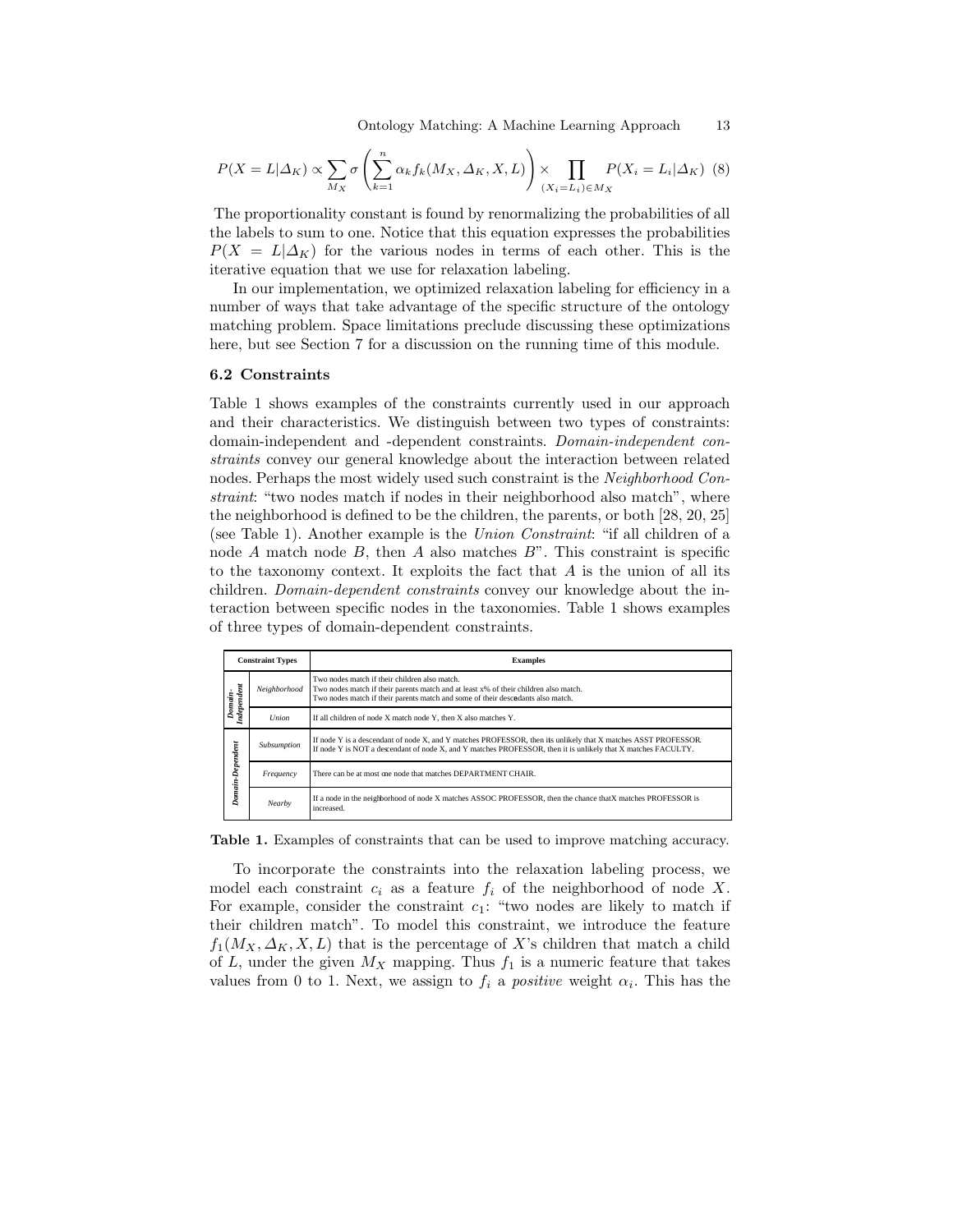intuitive effect that, all other things being equal, the higher the value  $f_i$  (i.e., the percentage of matching children), the higher the probability of  $X$  matching L is. In [12] we give additional examples of modeling constraints.

# 7 Empirical Evaluation

We have evaluated GLUE on several real-world domains. Our goals were to evaluate the matching accuracy of GLUE, to measure the relative contribution of the different components of the system, and to verify that GLUE can work well with a variety of similarity measures.

| <b>Taxonomies</b>     |              | $#$ nodes | # non-leaf<br>nodes | depth | $#$ instances<br>in<br>taxonomy | max # instances<br>at a leaf | max#<br>children<br>of a node | # manual<br>mappings<br>created |
|-----------------------|--------------|-----------|---------------------|-------|---------------------------------|------------------------------|-------------------------------|---------------------------------|
| <b>Course Catalog</b> | Cornell      | 34        | 6                   |       | 1526                            | 155                          | 10                            | 34                              |
|                       | Washington   | 39        | 8                   | 4     | 1912                            | 214                          | 11                            | 37                              |
| Course Catalog        | Cornell      | 176       | 27                  | 4     | 4360                            | 161                          | 27                            | 54                              |
|                       | Washington   | 166       | 25                  |       | 6957                            | 214                          | 49                            | 50                              |
| Company               | Standard.com | 333       | 30                  |       | 13634                           | 222                          | 29                            | 236                             |
| Profiles              | Yahoo.com    | 115       | 13                  |       | 9504                            | 656                          | 25                            | 104                             |

Table 2. Domains and taxonomies for our experiments.

Domains and Taxonomies: We evaluated GLUE on three domains, whose characteristics are shown in Table 2. The domains Course Catalog I and II describe courses at Cornell University and the University of Washington. The taxonomies of Course Catalog I have 34 - 39 nodes, and are fairly similar to each other. The taxonomies of Course Catalog II are much larger (166 - 176 nodes) and much less similar to each other. Courses are organized into schools and colleges, then into departments and centers within each college. The Company Profile domain uses taxonomies from Yahoo.com and Standard.com and describes the current business status of companies. Companies are organized into sectors, then into industries within each sector. The Standard.com taxonomy, though of same depth, has a more granular (333 nodes) organization than the Yahoo.com one(115 nodes).

For each taxonomy, we downloaded the entire set of data instances, and performed some trivial data cleaning such as removing HTML tags and phrases such as "course not offered" from the instances. We removed instances of size less than 130 bytes, because they tend to be empty or vacuous, and thus do not contribute to the matching process. We removed all nodes with fewer than 5 instances, because such nodes cannot be matched reliably due to lack of data.

Similarity Measure & Manual Mappings: We chose to evaluate GLUE using the Jaccard similarity measure (Section 4), because it corresponds well to our intuitive understanding of similarity. Given the similarity measure, we manually created the correct 1-1 mappings between the taxonomies in the same domain, for evaluation purposes. The rightmost column of Table 2 shows the number of manual mappings created for each taxonomy. For example, we created 236 one-to-one mappings from Standard to Yahoo!, and 104 mappings in the reverse direction. Note that in some cases there were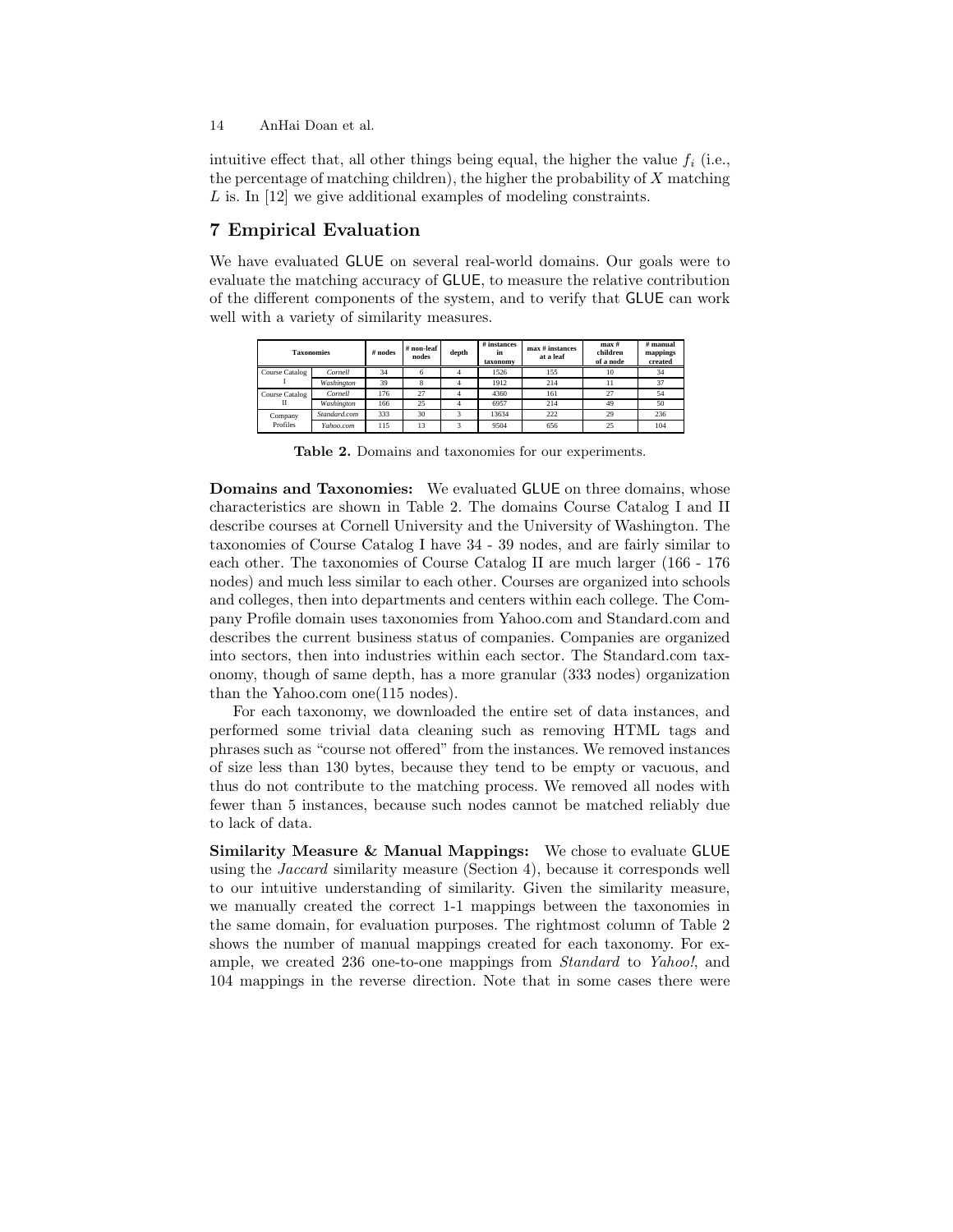nodes in a taxonomy for which we could not find a 1-1 match. This was either because there was no equivalent node (e.g., School of Hotel Administration at Cornell has no equivalent counterpart at the University of Washington), or when it is impossible to determine an accurate match without additional domain expertise.

Domain Constraints: We specified domain constraints for the relaxation labeler. For the Course Catalog I taxonomies, we specified all applicable subsumption constraints (see Table 1). For the other two domains, because their sheer size makes specifying all constraints difficult, we specified only the most obvious subsumption constraints (about 10 constraints for each taxonomy). For the Company Profiles taxonomies we also used frequency constraints.

Experiments: For each domain, we performed two experiments. We applied GLUE to find the mappings from each taxonomy to the other. The matching accuracy of a taxonomy is then the percentage of the manual mappings (for that taxonomy) that GLUE predicted correctly.

## 7.1 Matching Accuracy

Figure 4 shows the matching accuracy for different domains and configurations of GLUE. In each domain, we show the matching accuracy of two scenarios: mapping from the first taxonomy to the second, and vice versa. The four bars in each scenario (from left to right) represent the accuracy produced by: (1) the name learner alone, (2) the content learner alone, (3) the meta-learner using the previous two learners, and (4) the relaxation labeler on top of the meta-learner (i.e., the complete GLUE system).

The results show that GLUE achieves high accuracy across all three domains, ranging from 66 to 97%. In contrast, the best matching results of the base learners, achieved by the content learner, are only 52 - 83%. It is interesting that the name learner achieves very low accuracy, 12 - 15% in four out of six scenarios. This is because all instances of a concept, say  $B$ , have very similar full names (see the description of the name learner in Section 5.2). Hence, when the name learner for a concept  $A$  is applied to  $B$ , it will classify all instances of B as A or  $\overline{A}$ . In cases when this classfication is incorrect, which might be quite often, using the name learner alone leads to poor estimates of the joint distributions. The poor performance of the name learner



Fig. 4. Matching accuracy of GLUE.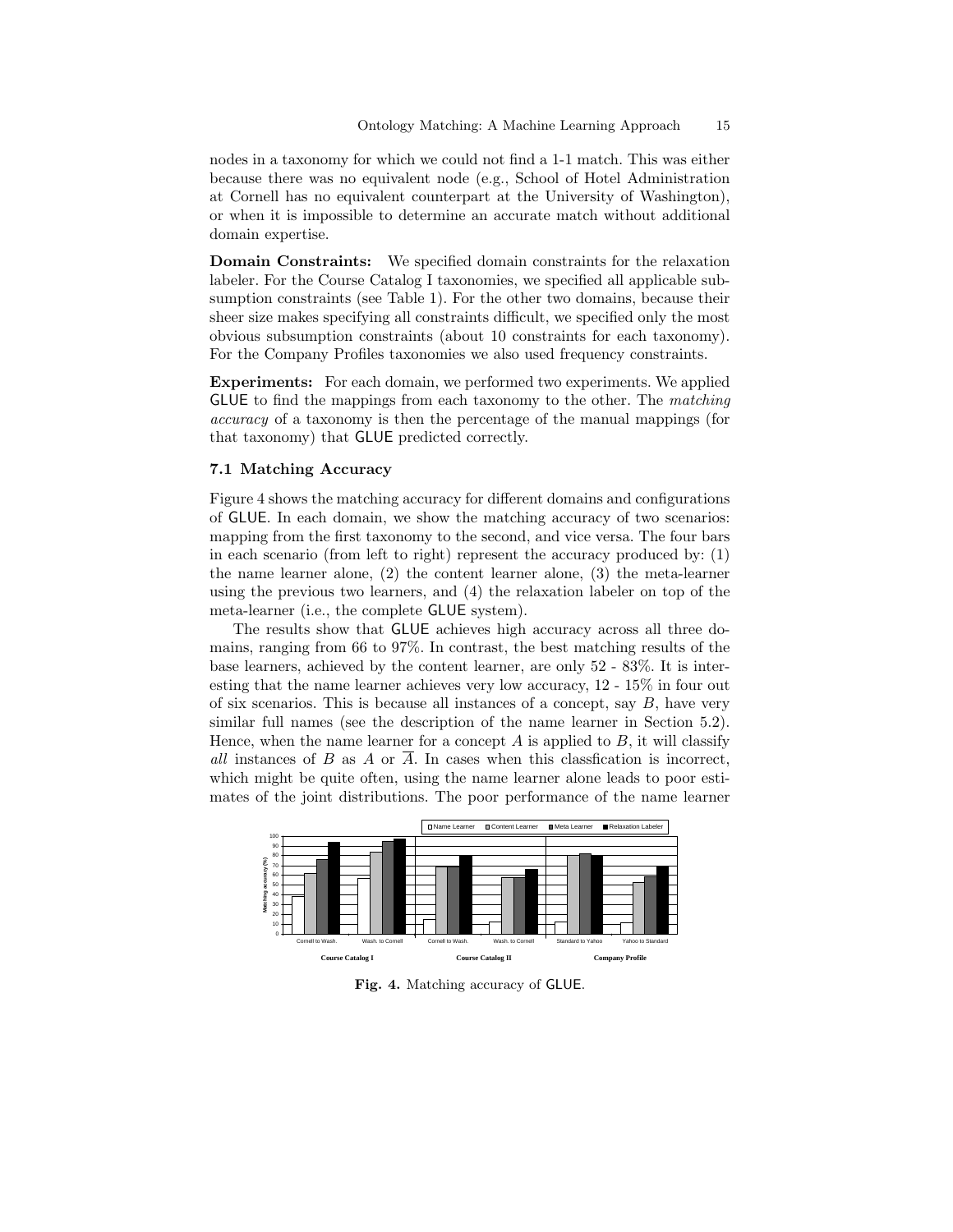underscores the importance of data instances and multi-strategy learning in ontology matching.

The results clearly show the utility of the meta-learner and relaxation labeler. Even though in half of the cases the meta-learner only minimally improves the accuracy, in the other half it makes substantial gains, between 6 and 15%. And in all but one case, the relaxation labeler further improves accuracy by 3 - 18%, confirming that it is able to exploit the domain constraints and general heuristics. In one case (from Standard to Yahoo), the relaxation labeler decreased accuracy by 2%. The performance of the relaxation labeler is discussed in more detail below. In Section 7.3 we identify the reasons that prevent GLUE from identifying the remaining mappings.

In the current experiments, GLUE utilized on average only 30 to 90 data instances per leaf node (see Table 2). The high accuracy in these experiments suggests that GLUE can work well with only a modest amount of data.

We also experimented with the *most-specific-parent* similarity measure described in Section 4 and found GLUE performing quite well with it. This experiment is described in more detail in [12]. The results illustrate how GLUE can be effective with more than one similarity measure.

#### 7.2 Performance of the Relaxation Labeler

In all of our experiments, we found relaxation labeling to be very fast. The iterations were performed until the labeling converged. It took only a few seconds in Catalog I and under 20 seconds in the other two domains to finish ten iterations. This observation shows that relaxation labeling can be implemented efficiently in the ontology-matching context. It also suggests that we can efficiently incorporate user feedback into the relaxation labeling process in the form of additional domain constraints.

We also experimented with different values for the constraint weights (see Section 6), and found that the relaxation labeler was quite robust with respect to such parameter changes. Further details and other experiments can be found in [12].

#### 7.3 Discussion

The accuracy of GLUE is quite impressive as is, but it is natural to ask what limits GLUE from obtaining even higher accuracy. There are several reasons that prevent GLUE from correctly matching the remaining nodes. First, some nodes cannot be matched because of insufficient training data. For example, many course descriptions in Course Catalog II contain only vacuous phrases such as "3 credits". While there is clearly no general solution to this problem, in many cases it can be mitigated by adding base learners that can exploit domain characteristics to improve matching accuracy. Second, the relaxation labeler performed local optimizations, and sometimes converged to only a local maxima, thereby not finding correct mappings for all nodes. Here, the challenge will be in developing search techniques that work better by taking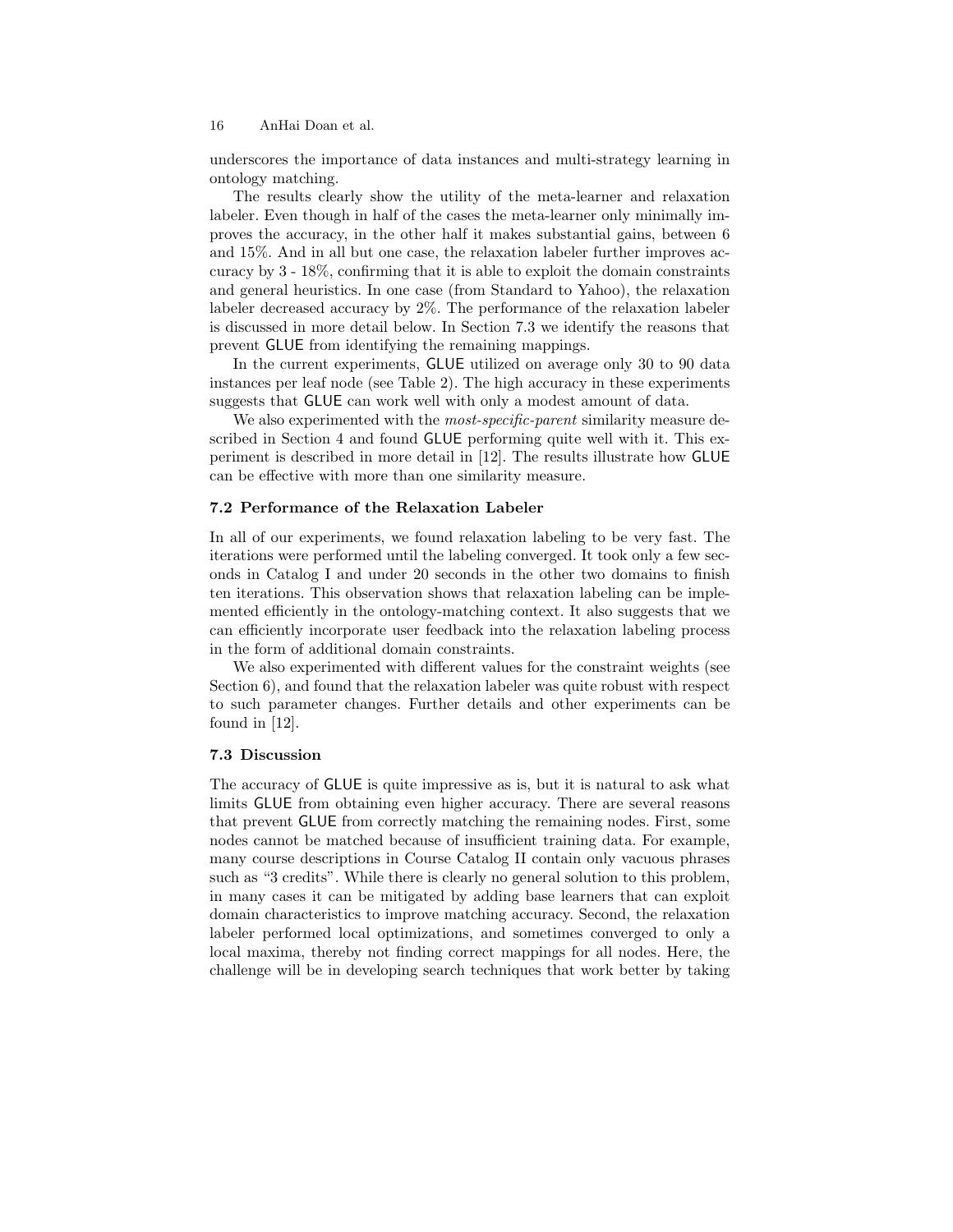a more "global perspective", but still retain the runtime efficiency of local optimization. Further, the two base learners we used in our implementation are rather simple general-purpose text classifiers. Using other leaners that perform domain-specific feature selection and comparison can also improve the accuracy. It will be interesting to consider the use of a thesaurus like WordNet to improve the performance of the Name Learner.

We note that some nodes cannot be matched automatically because they are simply ambiguous. For example, it is not clear whether "networking and communication devices" should match "communication equipment" or "computer networks". A solution to this problem is to incorporate user interaction into the matching process [27, 11, 37].

GLUE currently tries to predict the best match for every node in the taxonomy. However, in some cases, such a match simply does not exist (e.g., unlike Cornell, the University of Washington does not have a School of Hotel Administration). Hence, an additional extension to GLUE is to make it be aware of such cases, and not predict an incorrect match when this occurs.

## 8 Related Work

GLUE is related to our previous work on LSD [11], whose goal was to semiautomatically find schema mappings for data integration. There, we had a mediated schema, and our goal was to find mappings from the schemas of a multitude of data sources to the mediated schema. The observation was that we can use a set of manually given mappings on several sources as training examples for a learner that predicts mappings for subsequent sources. LSD illustrated the effectiveness of multi-strategy learning for this problem. In GLUE since our problem is to match a pair of ontologies, there are no manual mappings for training, and we need to obtain the training examples for the learner automatically. Further, GLUE is able to exploit a much richer set of constraints using relaxation labeling than the simplistic A<sup>∗</sup> search in LSD. Finally, LSD did not consider in depth the semantics of a mapping, as we do here.

We now describe other related work to GLUE from several perspectives.

Ontology Matching: Many works have addressed ontology matching in the context of ontology design and integration (e.g., [10, 23, 27, 26]). These works do not deal with explicit notions of similarity. They use a variety of heuristics to match ontology elements. They do not use machine learning and do not exploit information in the data instances. However, many of them [23, 27] have powerful features that allow for efficient user interaction, or expressive rule languages [10] for specifying mappings. Such features are important components of a comprehensive solution to ontology matching, and hence should be added to GLUE in the future.

Several recent works have attempted to further automate the ontology matching process. The Anchor-PROMPT system [28] exploits the general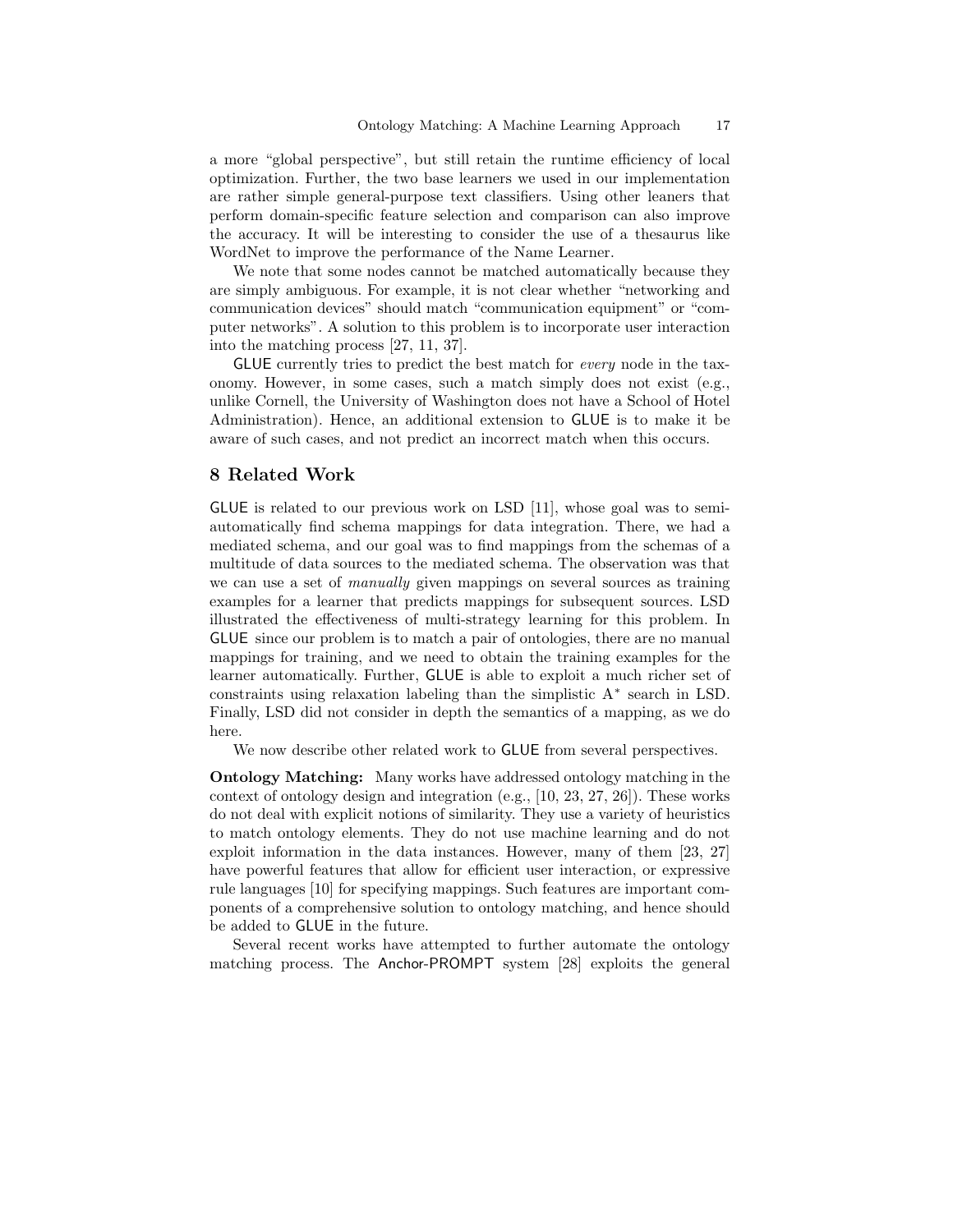heuristic that paths (in the taxonomies or ontology graphs) between matching elements tend to contain other matching elements. The HICAL system [17] exploits the data instances in the overlap between the two taxonomies to infer mappings. [18] computes the similarity between two taxonomic nodes based on their signature TF/IDF vectors, which are computed from the data instances.

Schema Matching: Schemas can be viewed as ontologies with restricted relationship types. The problem of schema matching has been studied in the context of data integration and data translation (see [32] for a survey). Several works [25, 20, 24] have exploited variations of the general heuristic "two nodes match if nodes in their neighborhood also match", but in an isolated fashion, and not in the same general framework we have in GLUE.

Notions of Similarity: The similarity measure in [17] is based on  $\kappa$  statistics, and can be thought of as being defined over the joint probability distribution of the concepts involved. In [19] the authors propose an informationtheoretic notion of similarity that is based on the joint distribution. These works argue for a single best universal similarity measure, whereas GLUE allows for application-dependent similarity measures.

Ontology Learning: Machine learning has been applied to other ontologyrelated tasks, most notably learning to construct ontologies from data and other ontologies, and extracting ontology instances from data [29, 22, 31]. Our work here provides techniques to help in the ontology construction process [22]. [21] gives a comprehensive summary of the role of machine learning in the Semantic Web effort.

# 9 Conclusion and Future Work

With the proliferation of data sharing applications that involve multiple ontologies, the development of automated techniques for ontology matching will be crucial to their success. We have described an approach that applies machine learning techniques to match ontologies. Our approach is based on wellfounded notions of semantic similarity, expressed in terms of the joint probability distribution of the concepts involved. We described the use of machine learning, and in particular, of multi-strategy learning, for computing concept similarities. This learning technique makes our approach easily extensible to additional learners, and hence to exploiting additional kinds of knowledge about instances. Finally, we introduced relaxation labeling to the ontologymatching context, and showed that it can be adapted to efficiently exploit a variety of heuristic knowledge and domain-specific constraints to further improve matching accuracy. Our experiments showed that we can accurately match 66 - 97% of the nodes on several real-world domains.

Aside from striving to improve the accuracy of our methods, our main line of future research involves extending our techniques to handle more sophisticated mappings between ontologies (i.e., non 1-1 mappings), and exploiting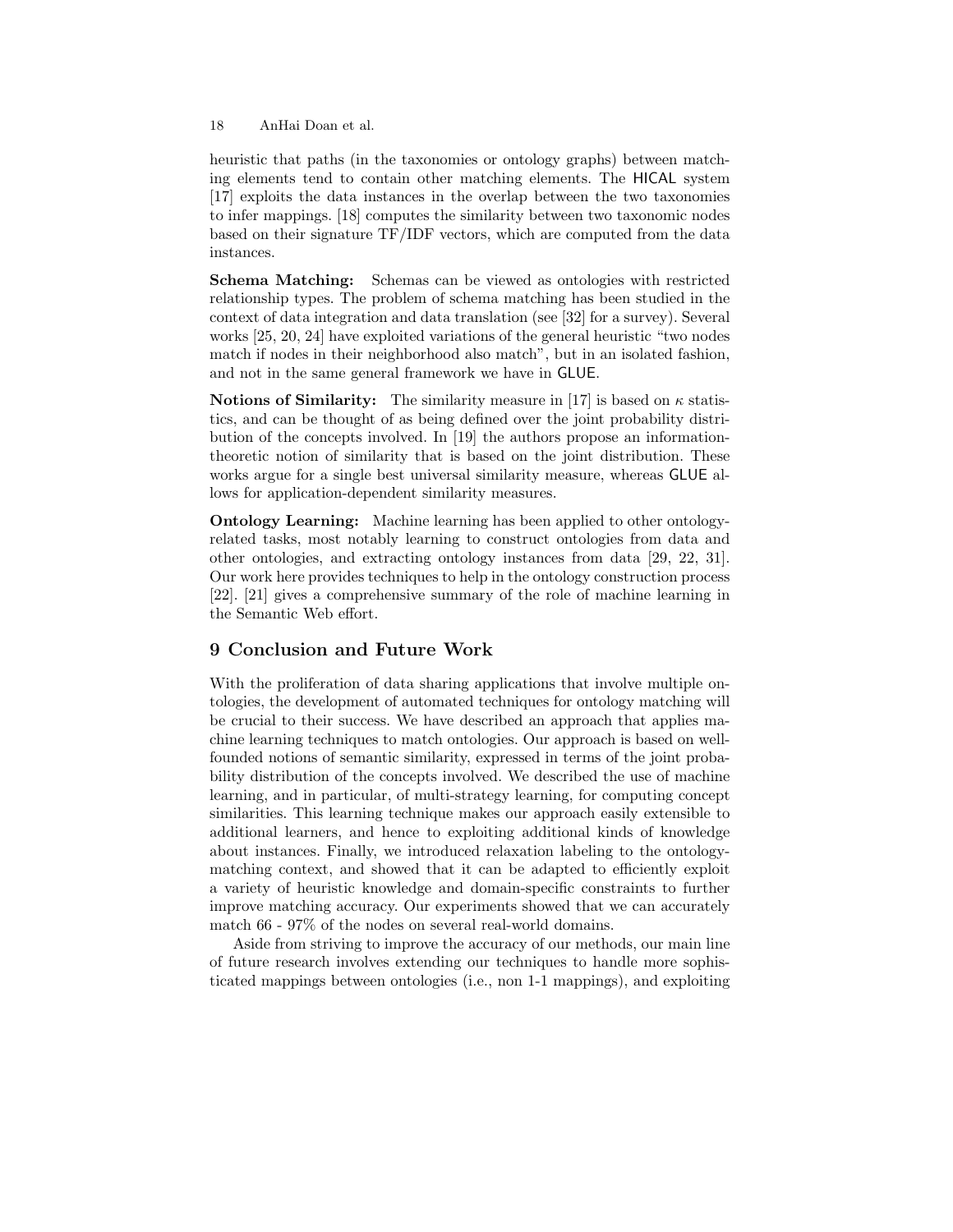more of the constraints that are expressed in the ontologies (via attributes and relationships, and constraints expressed on them).

## Acknowledgments

We thank Phil Bernstein, Geoff Hulten, Natasha Noy, Rachel Pottinger, Matt Richardson, Pradeep Shenoy, and a host of anonymous reviewers for their invaluable comments. This work was supported by NSF Grants 9523649, 9983932, IIS-9978567, and IIS-9985114. The third author is also supported by an IBM Faculty Patnership Award. The fourth author is also supported by a Sloan Fellowship and gifts from Microsoft Research, NEC and NTT.

#### References

- 1. www.daml.org.
- 2. www.google.com.
- 3. IEEE Intelligent Systems, 16(2), 2001.
- 4. A. Agresti. Categorical Data Analysis. Wiley, New York, NY, 1990.
- 5. T. Berners-Lee, J. Hendler, and O. Lassila. The Semantic Web. Scientific American, 279, 2001.
- 6. D. Brickley and R. Guha. Resource Description Framework Schema Specification 1.0, 2000.
- 7. J. Broekstra, M. Klein, S. Decker, D. Fensel, F. van Harmelen, and I. Horrocks. Enabling knowledge representation on the Web by Extending RDF Schema. In Proceedings of the Tenth International World Wide Web Conference, 2001.
- 8. D. Calvanese, D. G. Giuseppe, and M. Lenzerini. Ontology of Integration and Integration of Ontologies. In Proceedings of the Description Logic Workshop, 2001.
- 9. S. Chakrabarti, B. Dom, and P. Indyk. Enhanced Hypertext Categorization Using Hyperlinks. In Proceedings of the ACM SIGMOD Conference, 1998.
- 10. H. Chalupsky. Ontomorph: A Translation system for symbolic knowledge. In Principles of Knowledge Representation and Reasoning, 2000.
- 11. A. Doan, P. Domingos, and A. Halevy. Reconciling Schemas of Disparate Data Sources: A Machine Learning Approach. In Proceedings of the ACM SIGMOD Conference, 2001.
- 12. A. Doan, J. Madhavan, P. Domingos, and A. Y. Halevy. Learning to Map between Ontologies on the Semantic Web. In Proceedings of the World Wide Web Confernce (WWW), 2002.
- 13. P. Domingos and M. Pazzani. On the Optimality of the Simple Bayesian Classifier under Zero-One Loss. Machine Learning, 29:103–130, 1997.
- 14. D. Fensel. Ontologies: Silver Bullet for Knowledge Management and Electronic Commerce. Springer-Verlag, 2001.
- 15. J. Heflin and J. Hendler. A Portrait of the Semantic Web in Action. IEEE Intelligent Systems, 16(2), 2001.
- 16. R. Hummel and S. Zucker. On the Foundations of Relaxation Labeling Processes. PAMI, 5(3):267–287, May 1983.
- 17. R. Ichise, H. Takeda, and S. Honiden. Rule Induction for Concept Hierarchy Alignment. In Proceedings of the Workshop on Ontology Learning at IJCAI, 2001.